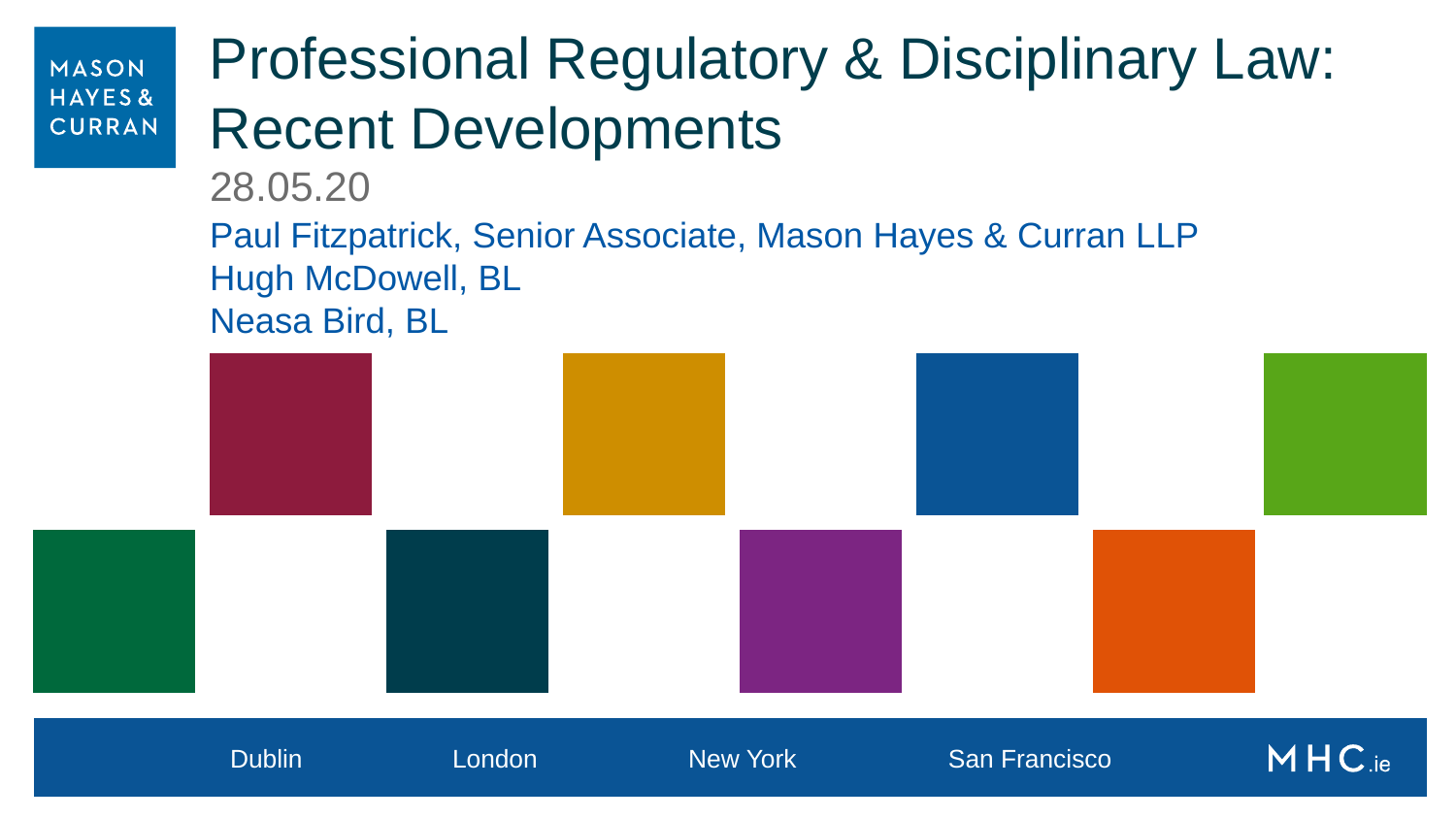# Welcome

### Catherine Allen, Partner, Mason Hayes & Curran LLP

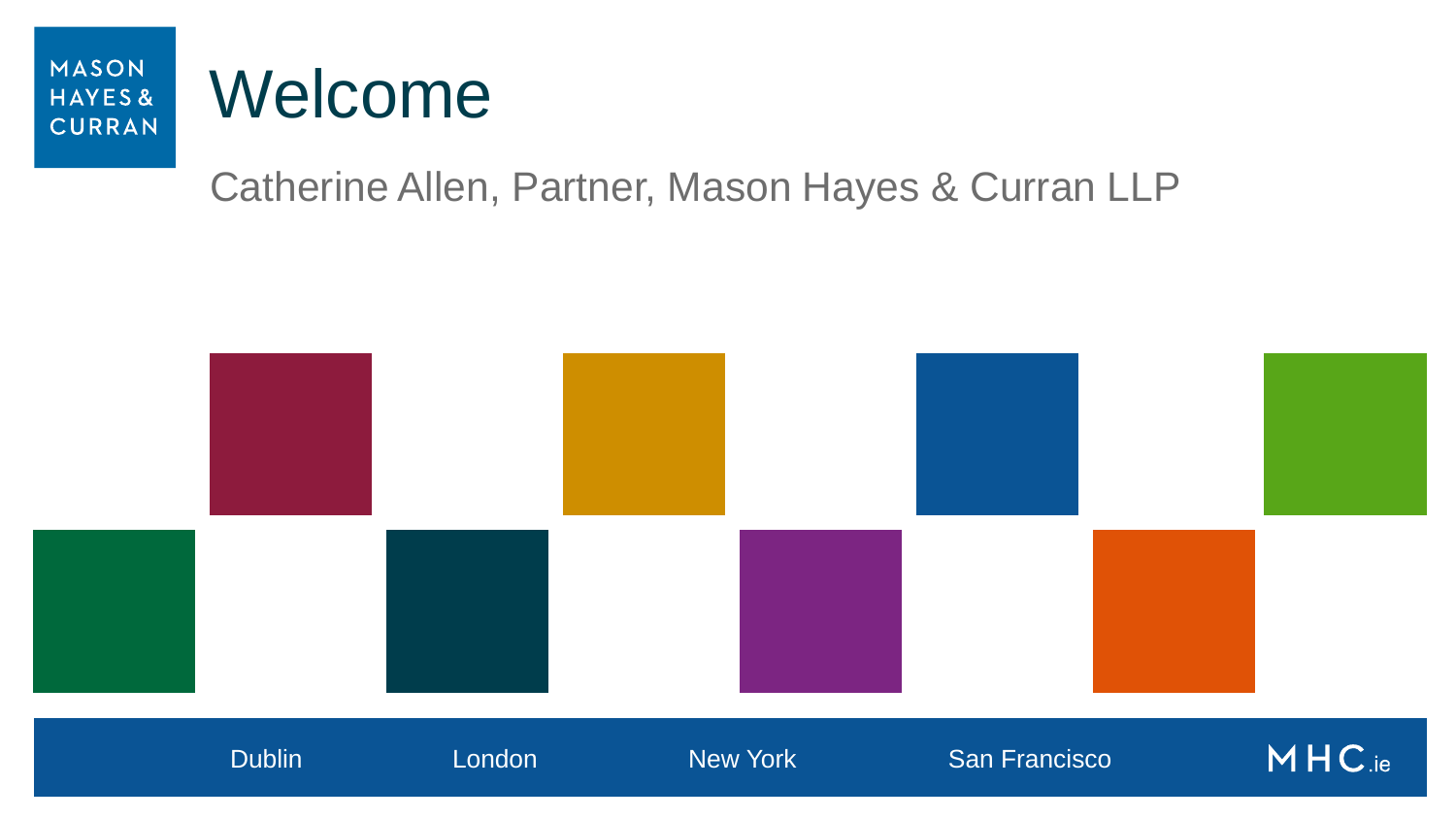### **Private Life and Workplace Behaviour: Where is the Line for Professional Regulation?**

Paul Fitzpatrick, Senior Associate, Mason Hayes & Curran LLP

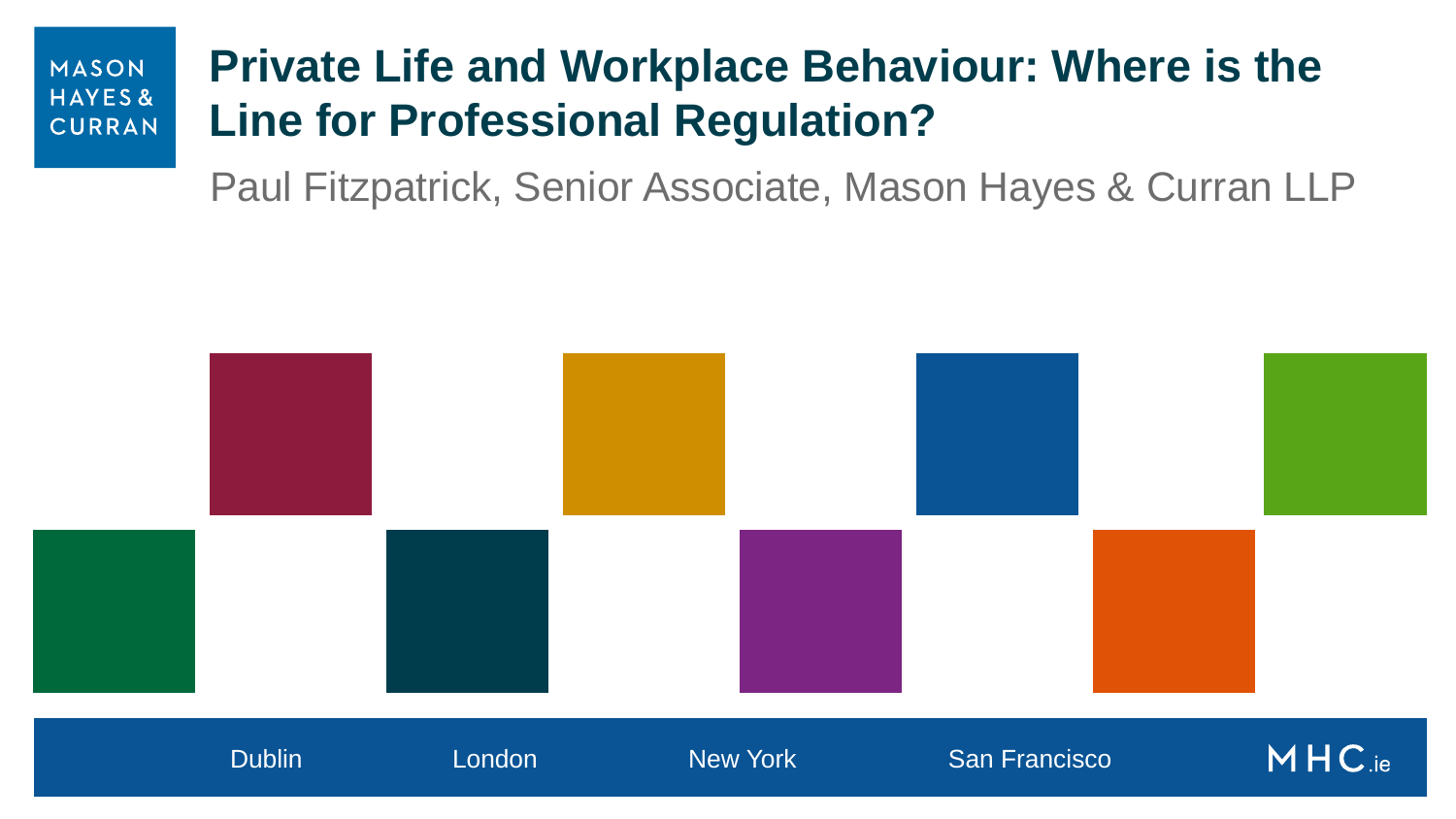### R (Pitt) v General Pharmaceutical Council (2017) EWHC

- concerned a challenge to new Professional Standards adopted by the General Pharmaceutical Council - expressed as needing to be met **at all times**, not only during working hours.
- Standard 6 "*Pharmacy professionals must behave in a professional manner*".
- *The privilege of being a pharmacist or pharmacy technician, and the importance of maintaining confidence in the professions call for appropriate behaviour at all times*."

Dublin London New York San Francisco

 $MHC$  ie

- Examples of "appropriate behaviour":
	- a) polite and considerate
	- b) trustworthy and act with honesty and integrity
	- c) show empathy and compassion
	- d) treat people with respect and safeguard their dignity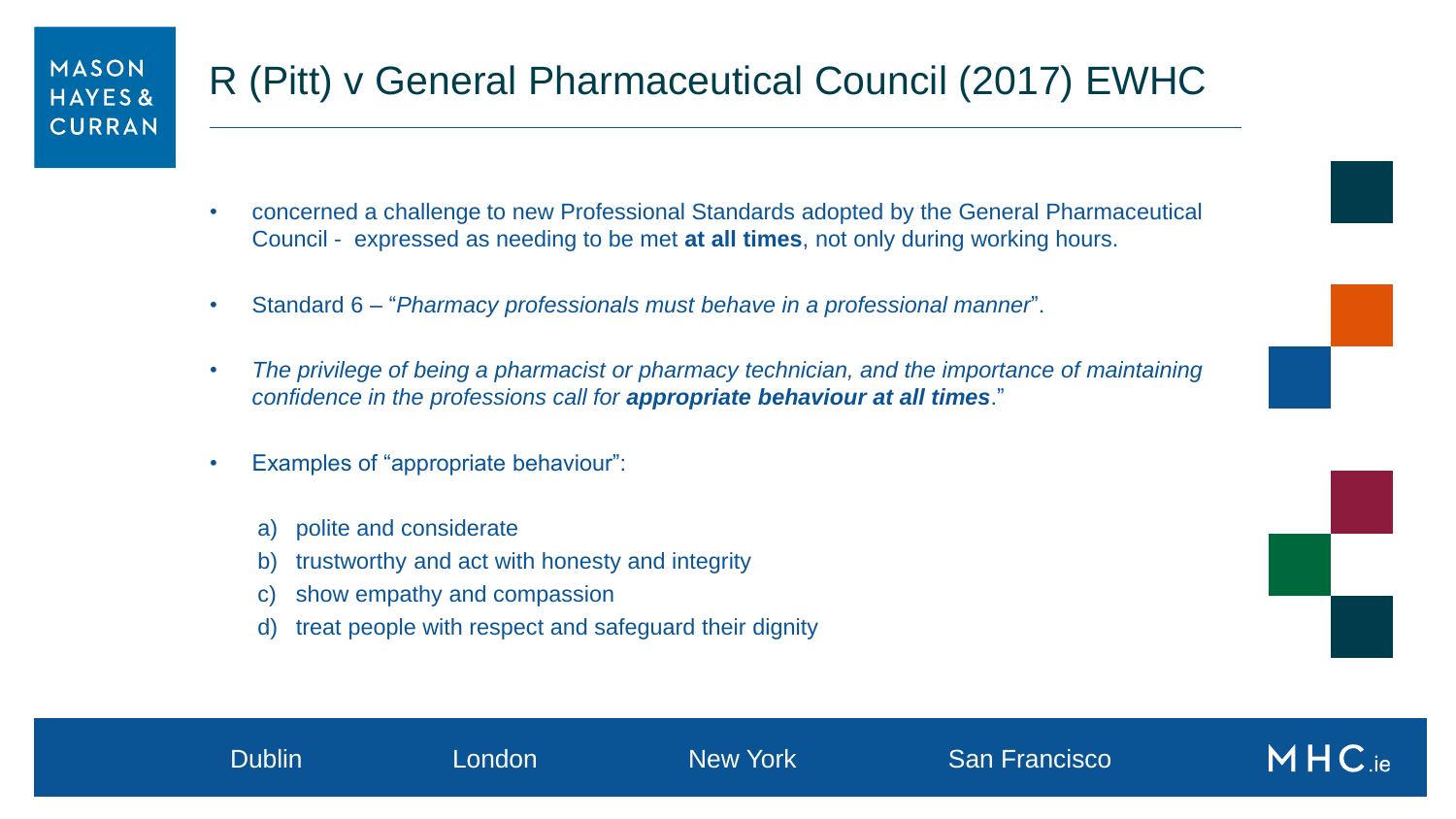### Judgement of Singh J

- The Court deemed this interpretation of the Standard was "*simply wrong*" noting that the new Standards:
	- need to be interpreted "*fairly and as a whole….in a way which is rooted in real life and common sense*".
	- are "*intended to guide the conduct of pharmacy professionals in a practical way*"
	- merely illustrate what may or may not be unacceptable conduct, and do not dictate that a pharmacist will breach the Standards for **every trivial act** in their personal lives.
	- **legal certainty** does not require absolute precision
	- occasions outside normal working hours, and perhaps in a context which is **unrelated to the professional work of a pharmacist**, which may be relevant to the safe and effective care which will be provided to patients

 $MHC_{ie}$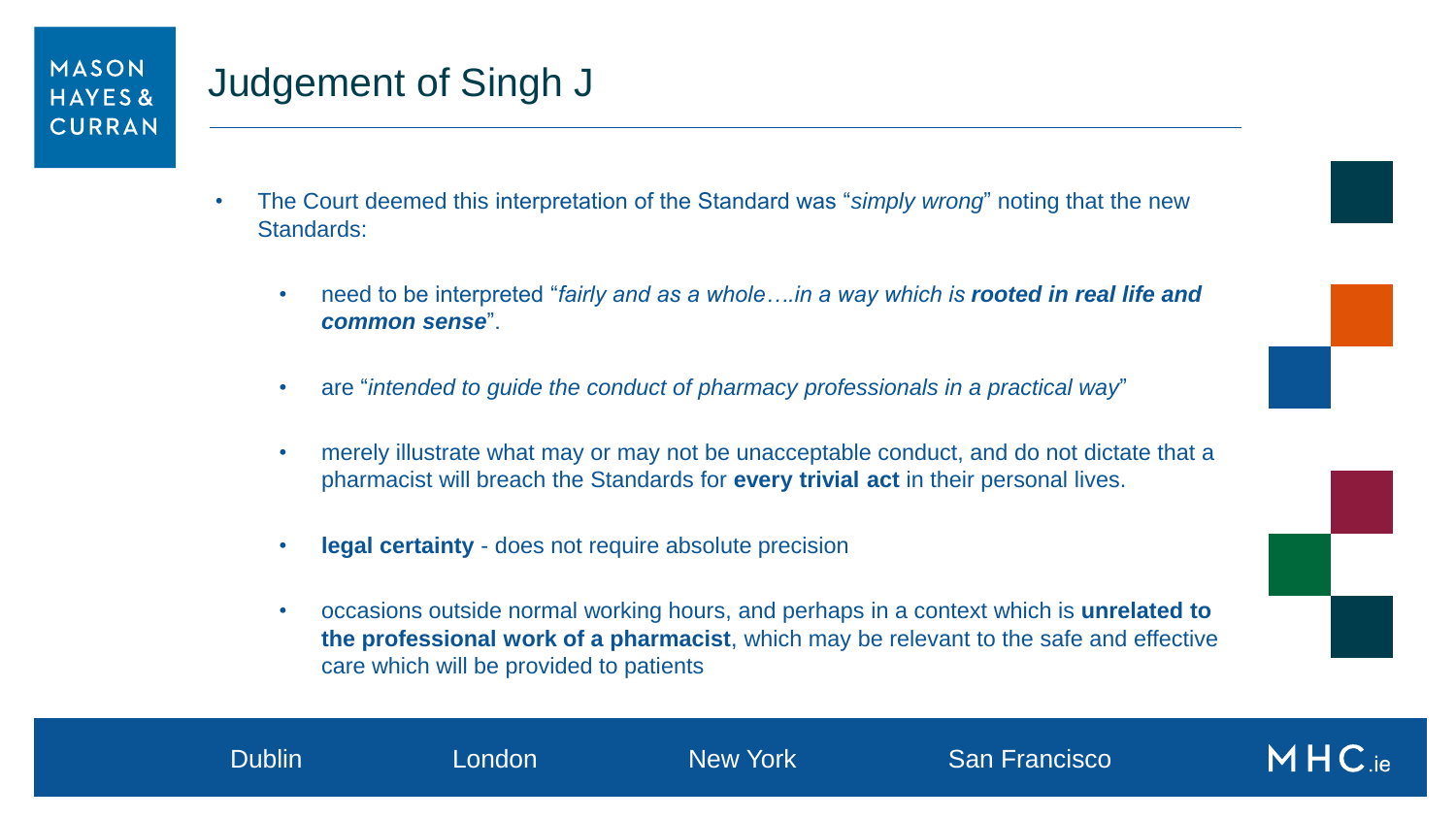### SRA v Ryan Beckwith

- Allegation: Mr Beckwith initiated and/or engaged in sexual activity with Person A in circumstances which constituted a breach of the SRA principles
	- **Principle 2** act with integrity; and
	- **Principle 6** behave in a way that maintains the trust the public places in you and in the provision of legal services
- **Article 8 rights** 
	- 1. Everyone has the right to respect for his private and family life, his home and his correspondence.

2. There shall be **no interference** by a public authority with the exercise of this right **except such as is in accordance with the law and is necessary in a democratic society** in the I nterests of national security, public safety or the economic well-being of the country, for the prevention of disorder or crime, for the protection of health or morals, or for the protection of the rights and freedoms of others."



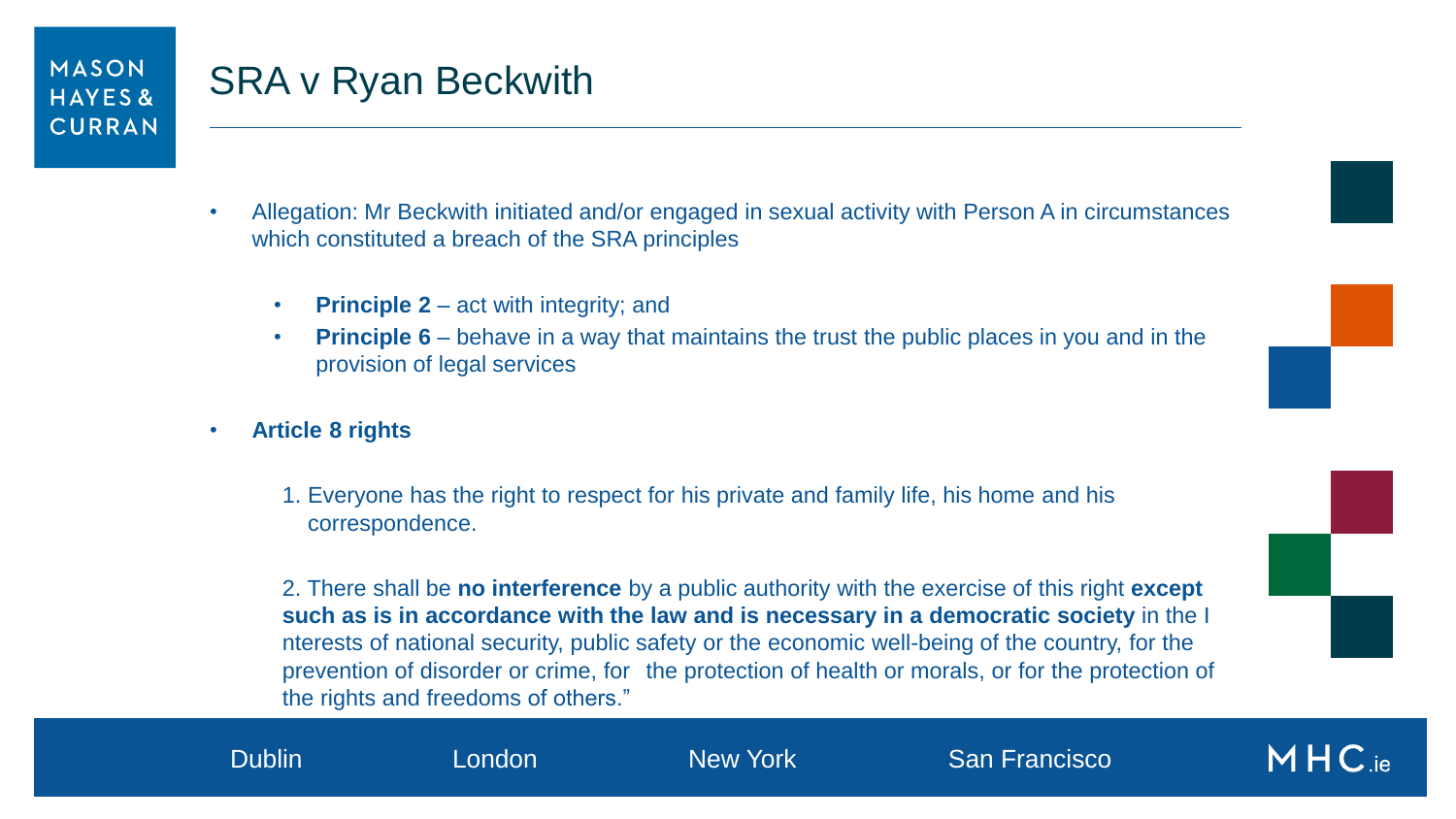- Mr Beckwith's right to private and family life was engaged in relation to the allegations, but that right is not unqualified
- Application Provisions paragraph 5.1 Principles 1, 2 and 6 apply to activities falling "*outside*  **practice**, whether undertaken as a lawyer or in some other business or **private capacity**"
- the risks of Principles 2 and 6 being applied to inappropriate sexual conduct was therefore **foreseeable** for the purposes of Article 8(2)
- The inevitable wide drafting of the Principles 2 and 6 did not mean that their application was insufficiently certain, as in the context of professional regulation in the public interest "*any attempt to provide absolute precision would be undesirable"* (**Pitt**)
- **principle based** regulation

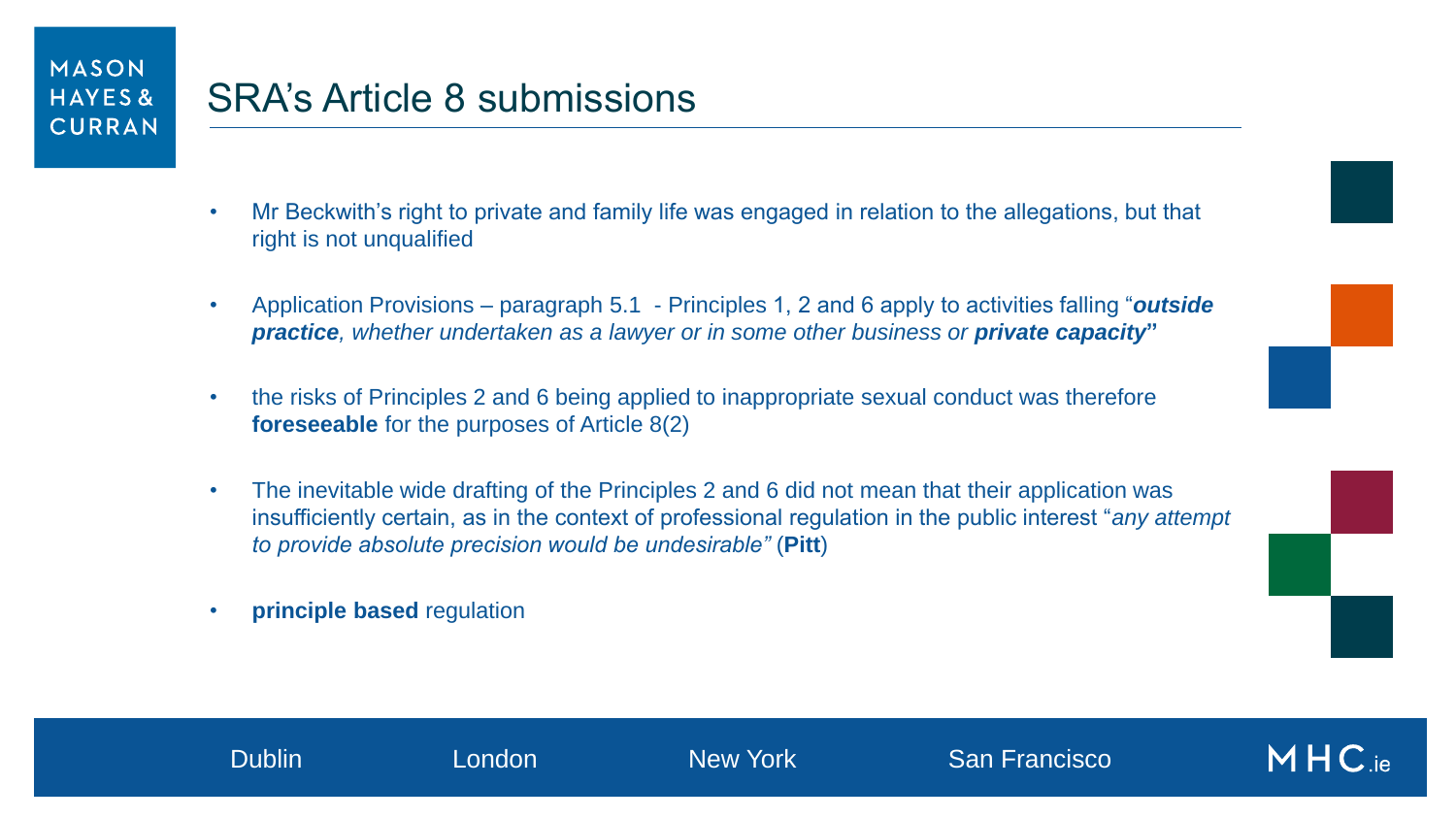- Article 8 rested upon a reasonable expectation of privacy in one's own life,
- a public body could only interfere where certain preconditions were met including that the law allowing for such an inference be formulated with **sufficient precision**
- absence of clarity and explanation in the SRA's published guidance indicating **when** it might intervene in private matters
- If Person A was consenting then how could it be sufficiently foreseeable that the SRA may choose to police private sexual activity between lawyers?
- not necessary for the maintenance of the reputation of the profession nor was it proportionate to regulate the consensual sexual activity of lawyers



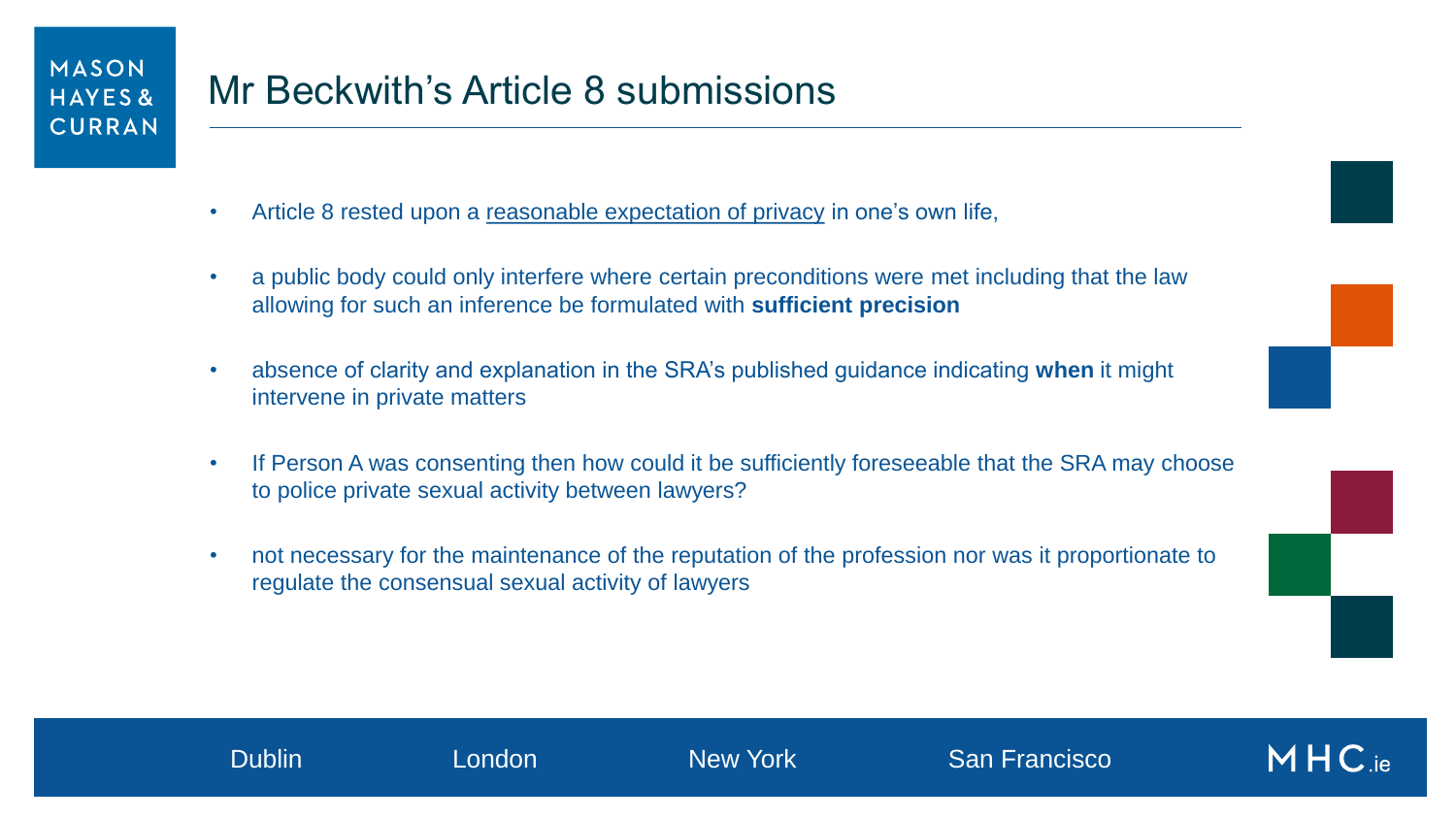### Integrity – limited to professional duties?

- Test for integrity *Wingate and Evans v SDT*
	- "*integrity is a useful shorthand to express the higher standards which society expects from professional persons and which the professions expect form the members. Professionals are required to live up to their own professional standards…integrity connotes adherence to the ethical standards of one's own profession***"**
	- "*the duty of integrity does not require professional people to be paragons of virtue*"
- Beckwith :
	- Principle 2 was not engaged by his conduct, as integrity should be confined to integrity in professional dealings;
	- SRA's website "*Personal integrity is central in your role as the client's trusted adviser and should characterise all your professional dealings with clients, the court, other lawyers and the public*"

 $MHC$  ie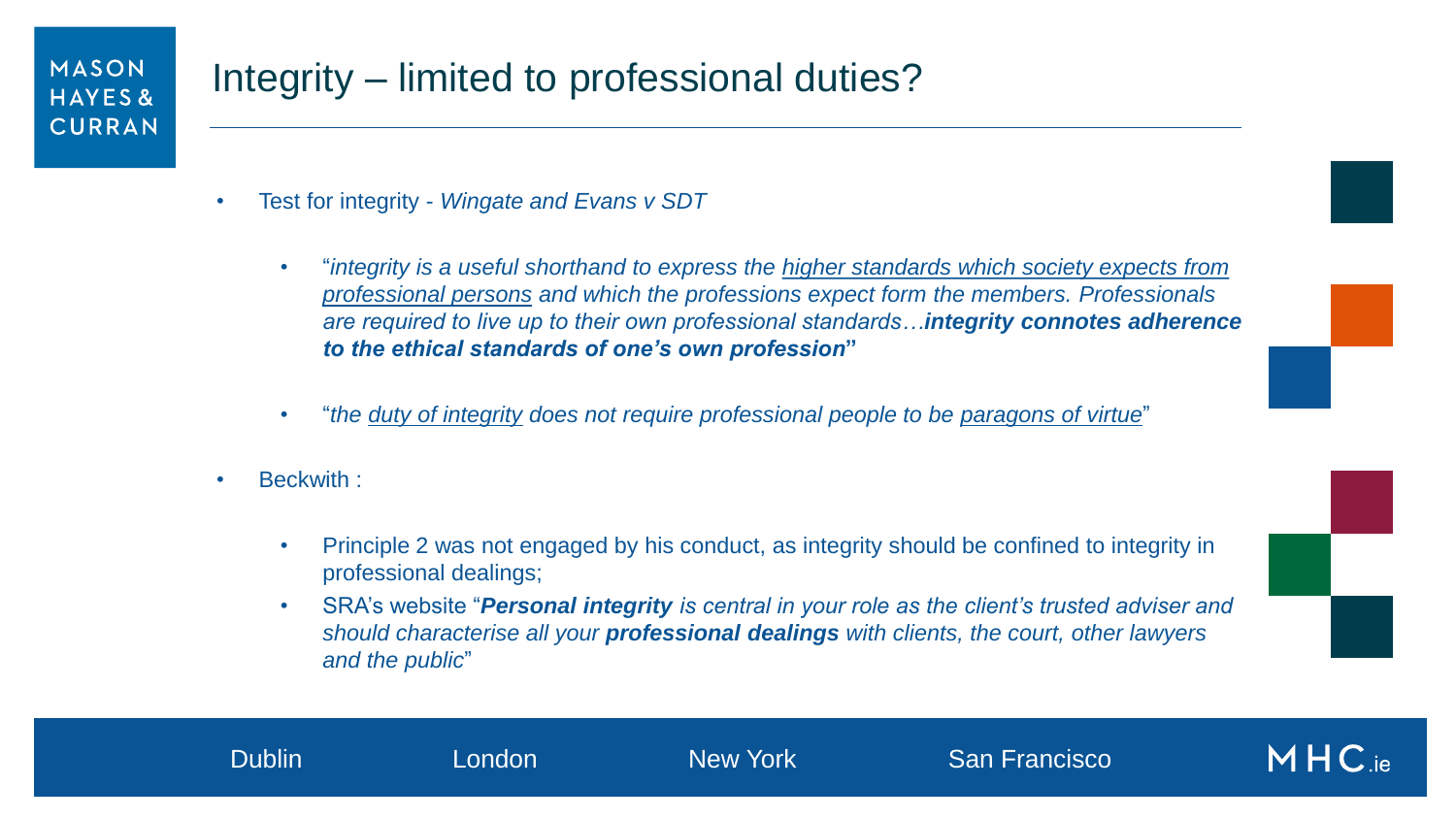## SDT's decision

- Principles 1, 2 and 6 apply to private life and accepted that these apply to regulated persons in a private capacity
- list in Wingate was not exhaustive
- **Principle 2**: based on the evidence Mr Beckwith's conduct had fallen below what was expected of him by the public and the profession, and his **conduct lacked integrity**
- **Principle 6**: Mr Beckwith's conduct affected not only his personal reputation but also the reputation of the profession
- His conduct would not be expected of a solicitor by members of the public and it would attract the disapprobation of the public



 $MHC_{\rm ie}$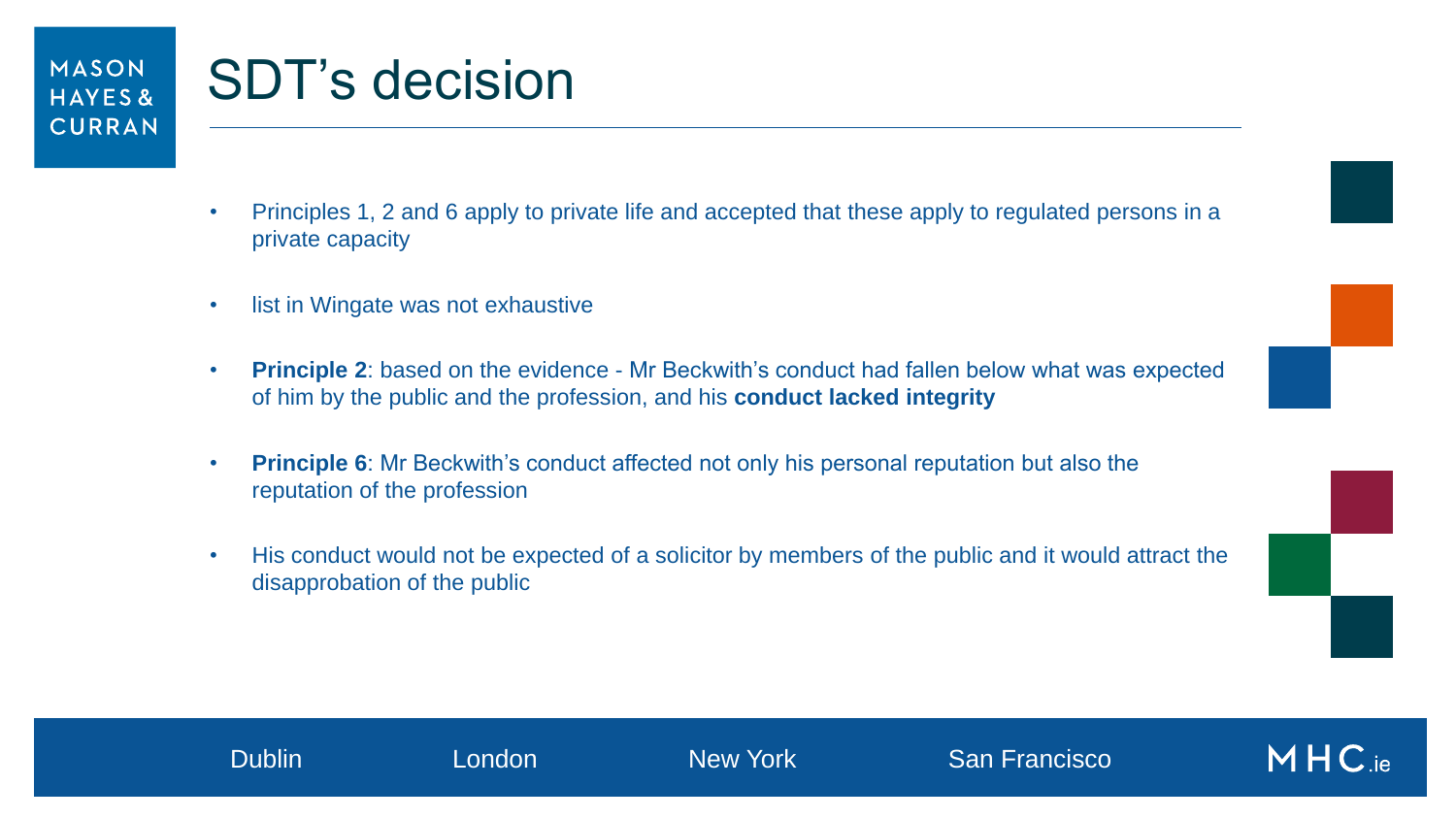### Lessons to be learned?

- the remit of the SRA and the SDT can extend to actions in a solicitor's private life
- the Wingate interpretation of the concept of integrity is not limited to "*professional*" conduct
- consensual sexual activity between a solicitor and another person is capable of breaching of SRA principles
- a solicitor's acceptance of an internal disciplinary sanction can be considered by a regulator



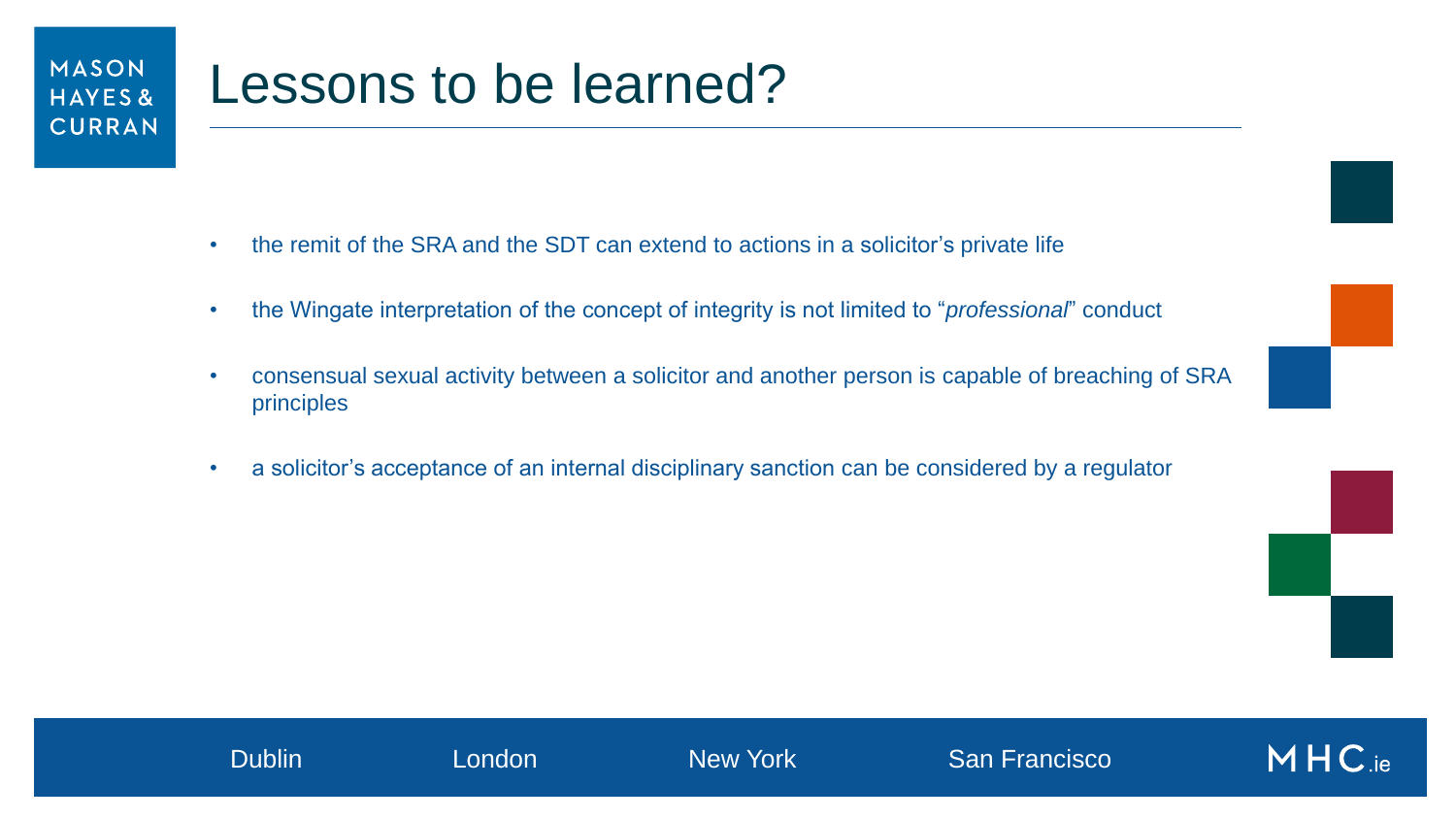- "personal conduct" different approaches adopted in Codes of Conduct
- **Pharmaceutical Society of Ireland – Code of Conduct**

Principle 2: "…*Make sure that your conduct at all times, both inside and outside your work environment, ensures public trust and confidence in the pharmacy profession*".

- **Medical Council and NMBI** no general provision of this nature.
- **Law Society of Ireland** A Guide to Good Professional Conduct for Solicitors
	- "Core Values of the Profession", namely honesty, independence, confidentiality and the avoidance of situations of conflict of interest
	- a solicitor is required to **at all times** observe and promote these core values of the profession

Dublin London New York San Francisco

• values are related **solely to the provision of legal services**, and not a solicitor's private life

 $MHC_{ie}$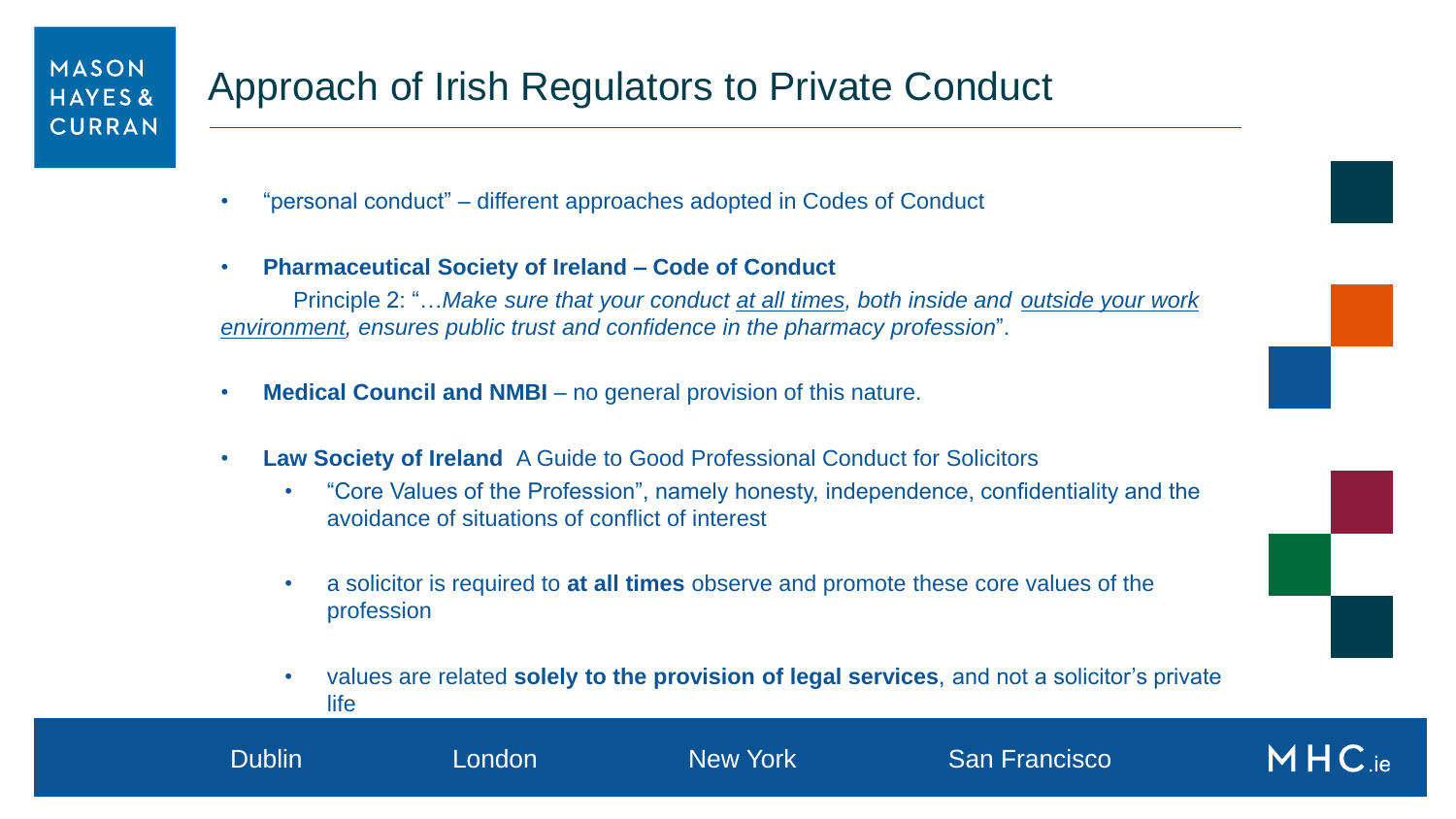- Section 50(1)(c) of the Legal Services Regulation Act 2015 has inserted a new definition of misconduct, which now includes an act or omission:
	- *where occurring otherwise than in connection with the provision of legal services, would justify a finding that the legal practitioner concerned is not a fit and proper person to engage in the provision of legal services*
- Social Media Use

- **Medical Council** – Guide to Professional Conduct and Ethics – specific section reminding doctors to adhere, in the context of social media, to the "*professional standards used in other forms of communication*"

**- NMBI** – published a specific guidance document on social media use

**- Dental Council** - specific provision into its Code of Practice relating to Professional Behaviour and Ethical Conduct (2012) which warns registrants that: *"[y]our use of social media (such as Facebook, Twitter and so on) should be responsible and discreet. Indiscretion in the use of social media is not acceptable and could leave you liable to fitness to practise proceedings"*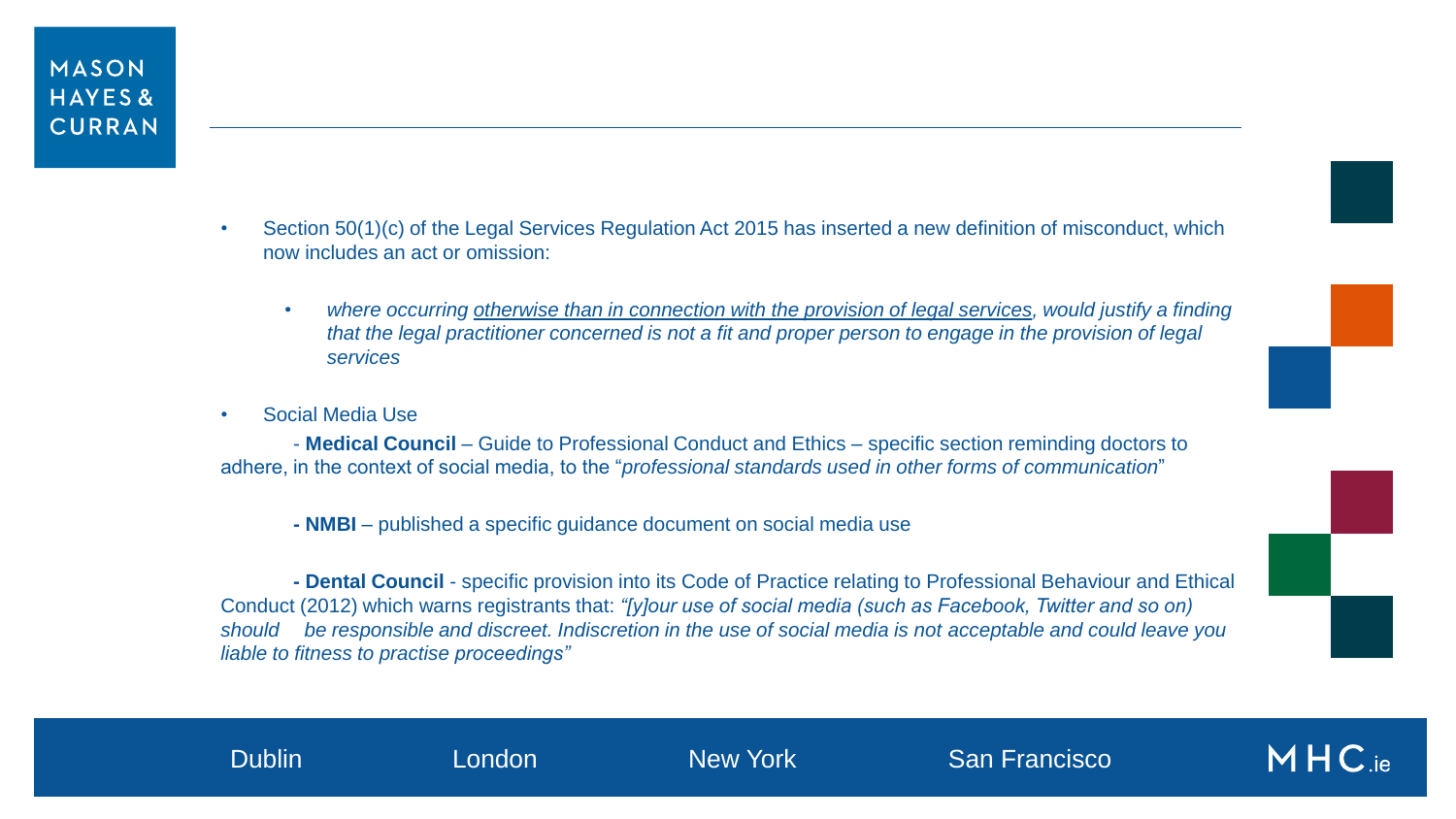## Tentative Conclusions…

- For regulators:
	- a) wide latitude in drafting standards which registrants must adhere to, including in their use of social media
	- b) not ultra vires a regulator's power to extend application of these principles to a registrant's private life
	- c) how far can the reach **reasonably extend?**
- Registrants:
	- a) a private life does not mean acts stay private;
	- b) lack of specific guidance as to what "out of work behaviour" will be policed
- Certain acts are too trivial to warrant intervention
- Closer the link between the conduct and the professional's work activities, the more likely the conduct is to attract regulatory intervention

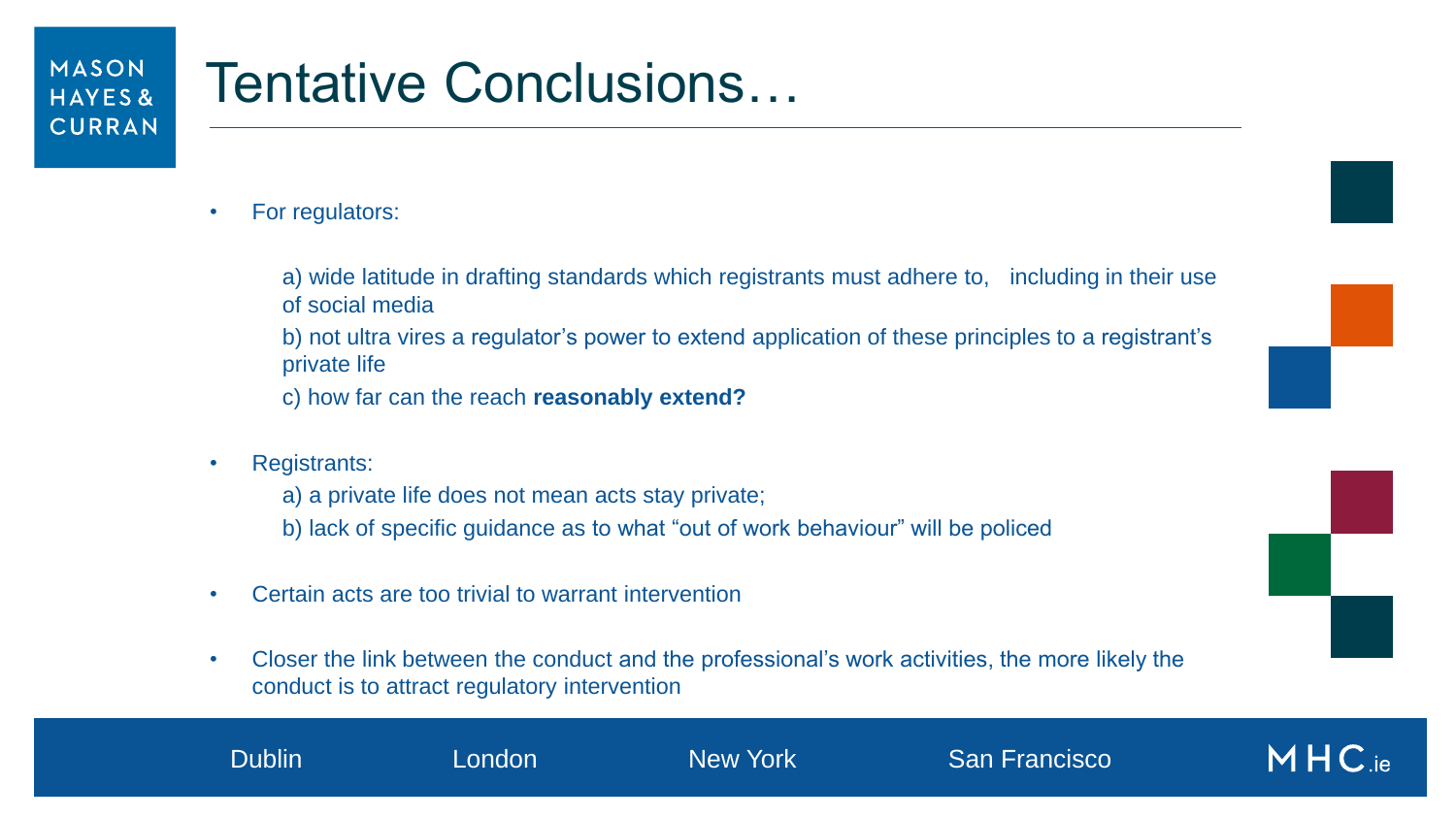



### Obtaining documents and evidence from civil litigation for use in professional regulatory proceedings

Hugh McDowell B.L.

Presentation to Professional Regulatory & Disciplinary Bar Association and Mason Hayes & Curran

28th May 2020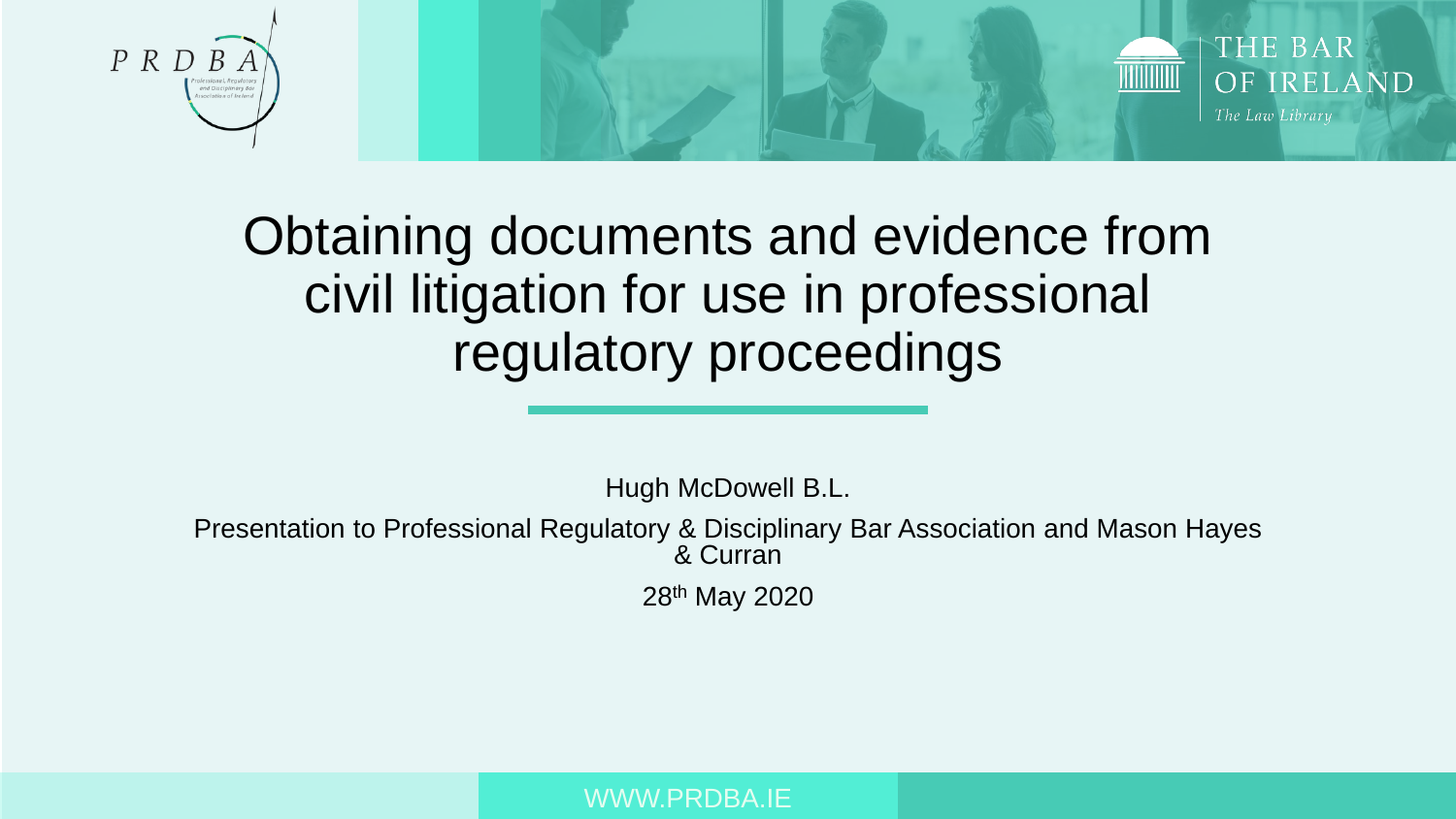



### Introduction

- Right of access to court documents
- Applications by regulatory bodies for court documents
- *In camera* proceedings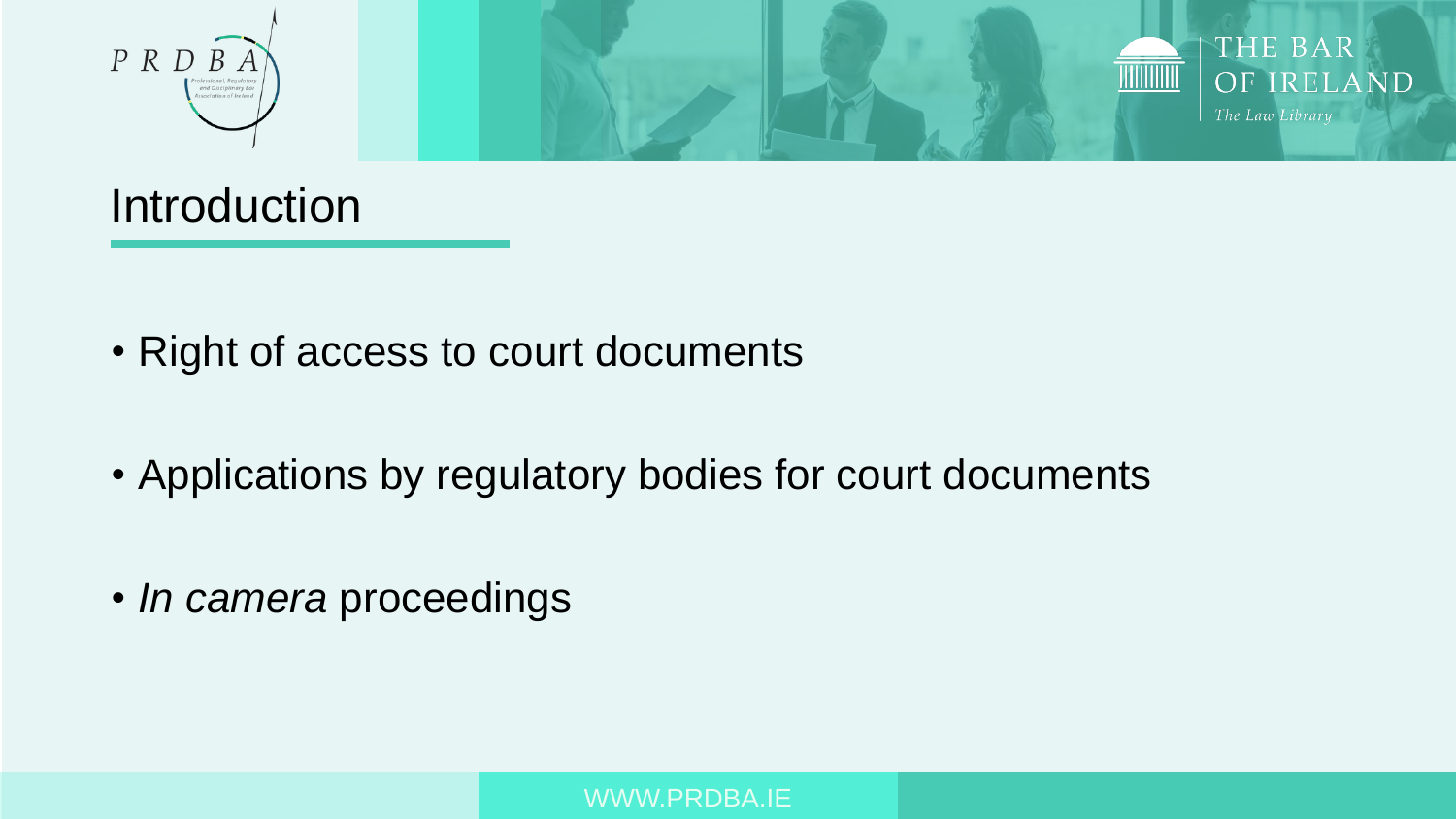



A right of access to court documents?

- Article 34.1
- *AIB v. Tracey (No. 2)* [2013] IEHC 242
- Rules of the Superior Courts v. Civil Procedure Rules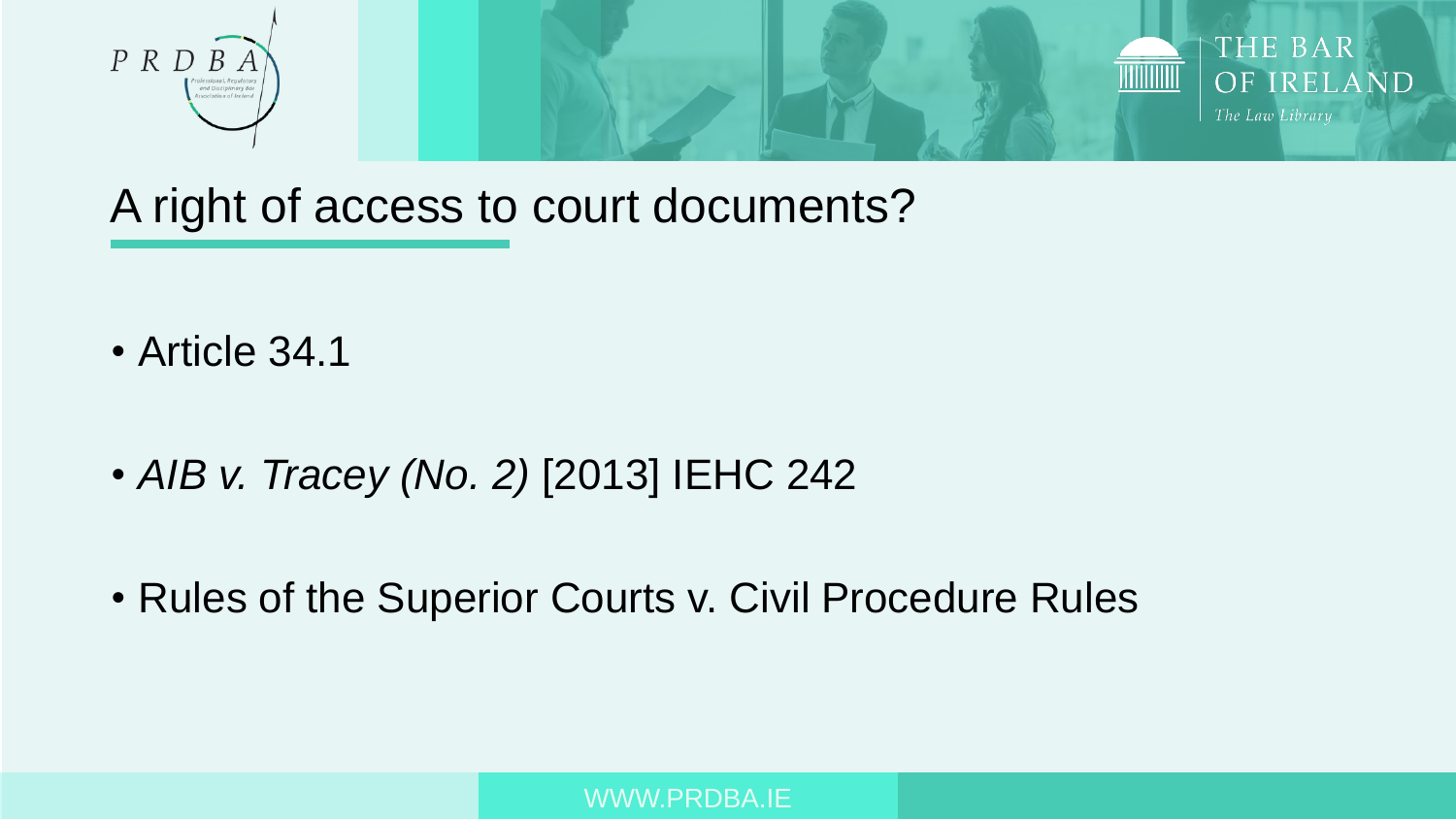



### A right of access to court documents?

(1) The general rule is that a person who is not a party to proceedings may obtain from the court records a copy of

- (a) a statement of case, but not any documents filed with or attached to the statement of case, or intended by the party whose statement it is to be served with it;
- (b) a judgment or order given or made in public (whether made at a hearing or without a hearing), subject to paragraph (1B) […]

(2) A non-party may, if the court gives permission, obtain from the records of the court a copy of any other document filed by a party, or communication between the court and a party or another person.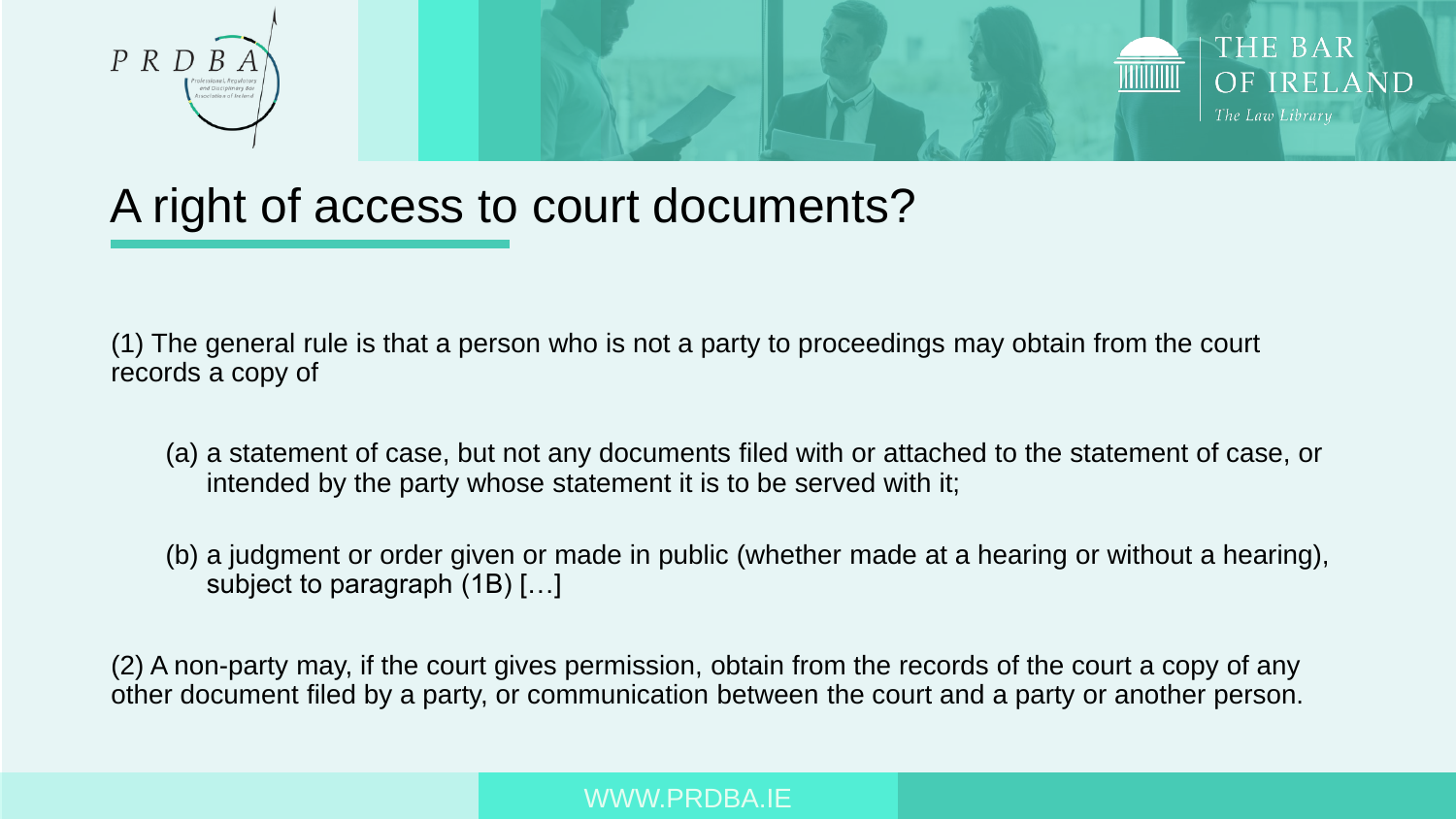



### *Cape Intermediate Holdings Ltd v. Dring* [2018] EWCA Civ 1795

- 1. The extent to which the open justice principle is engaged;
- 2. Whether the documents are sought in the interests of open justice;
- 3. Whether there is a legitimate interest in seeking copies of the documents and, if so, whether that is a public or private interest;
- 4. The reasons for seeking to preserve confidentiality;
- 5. The harm, if any, which may be caused by access to the documents to the legitimate interests of other parties.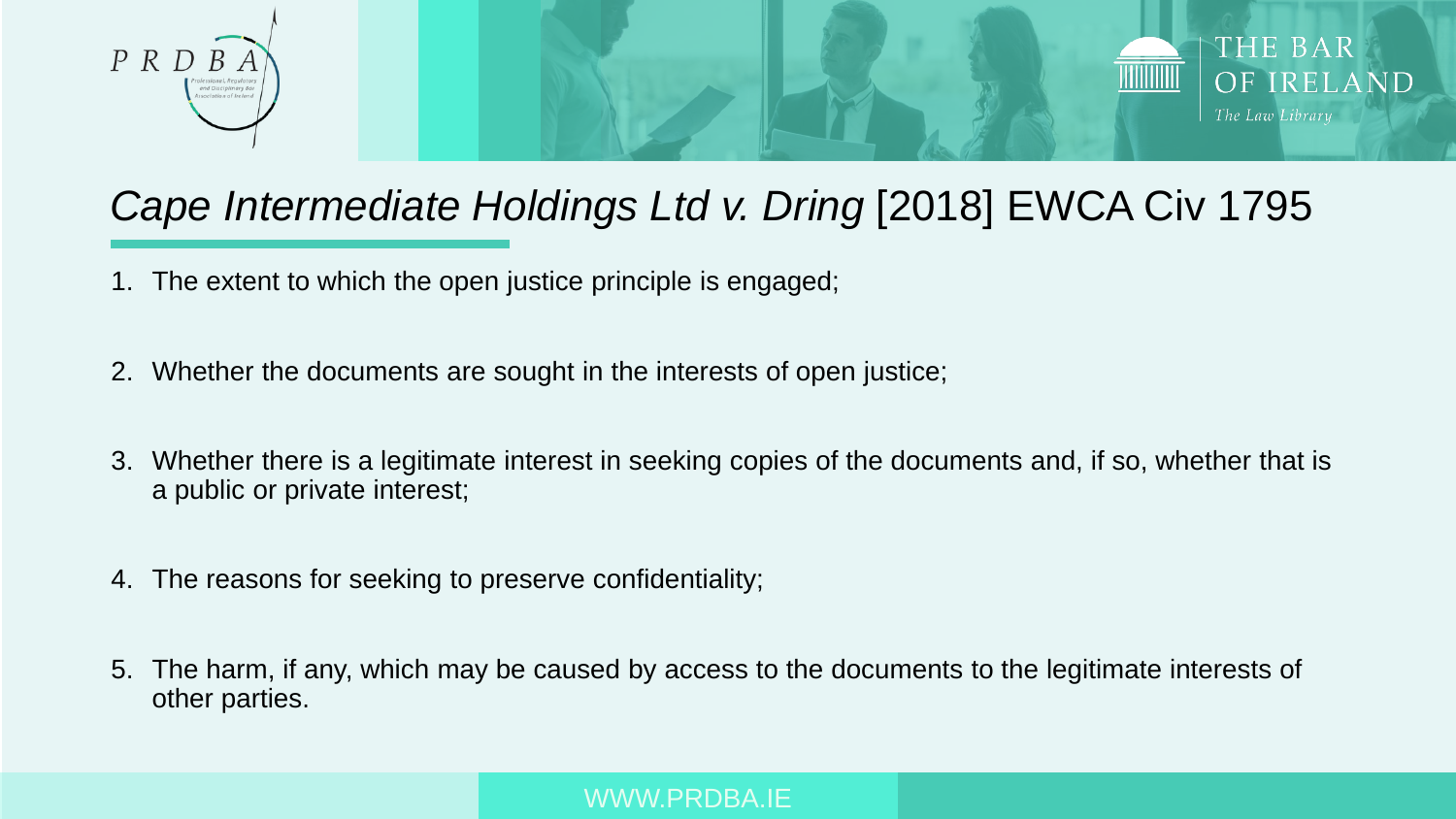



Applications for disclosure by regulatory bodies

- *A County Council v. W* [1997] 1 F.L.R. 574
- Care proceedings letters to GMC
- Rule 4.23 Family Proceedings Rules 1991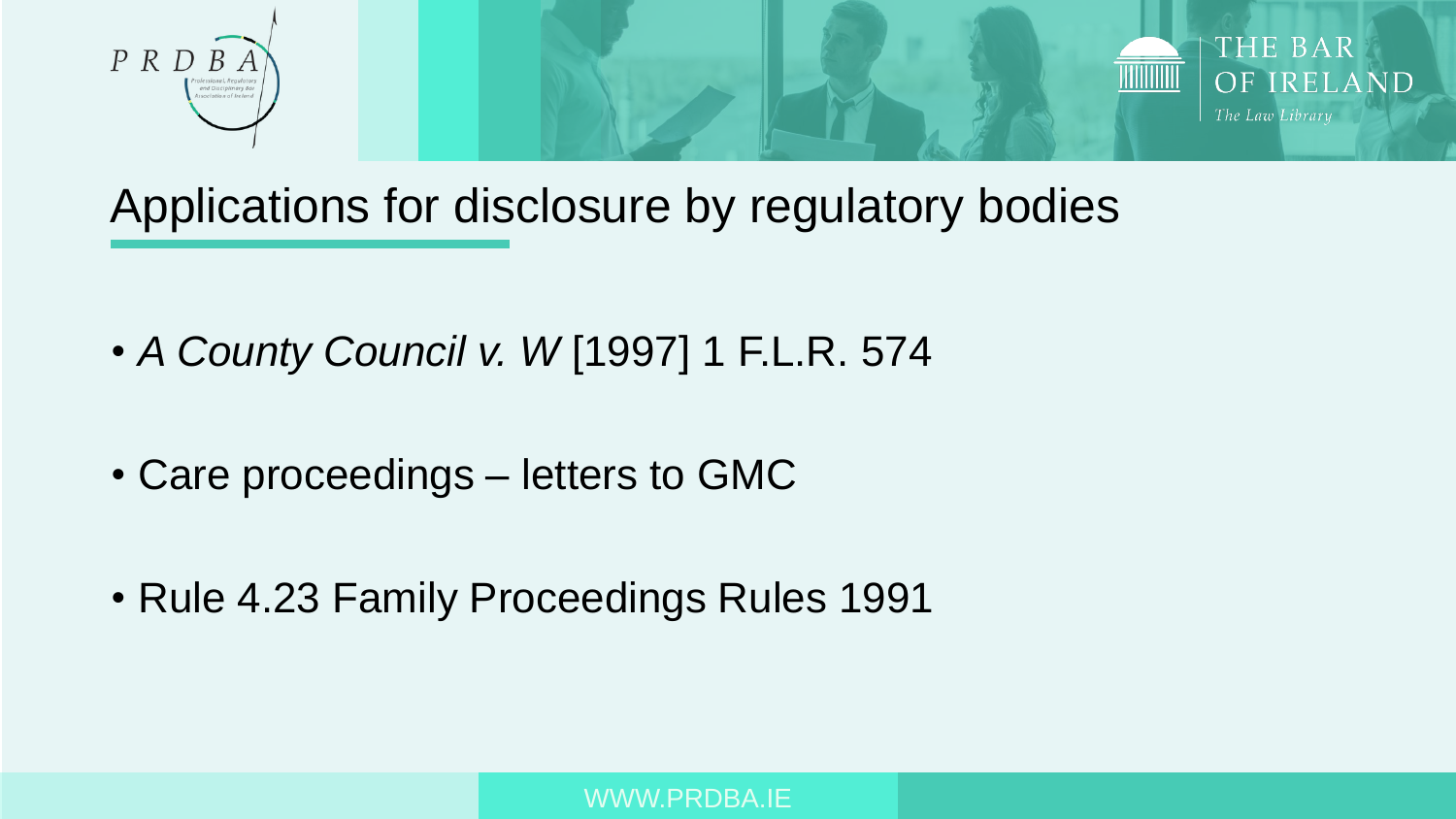



### Factors against disclosure

- Disclosure would lead to further inquiries, which would cause family upset;
- Charges brought by GMC could become public;
- GMC could not impose reporting restrictions;
- Child had subsequently denied impropriety;
- Father would not be a risk to children or public at large;
- Adverse decision would impact on family income;
- Potential for breach of confidentiality.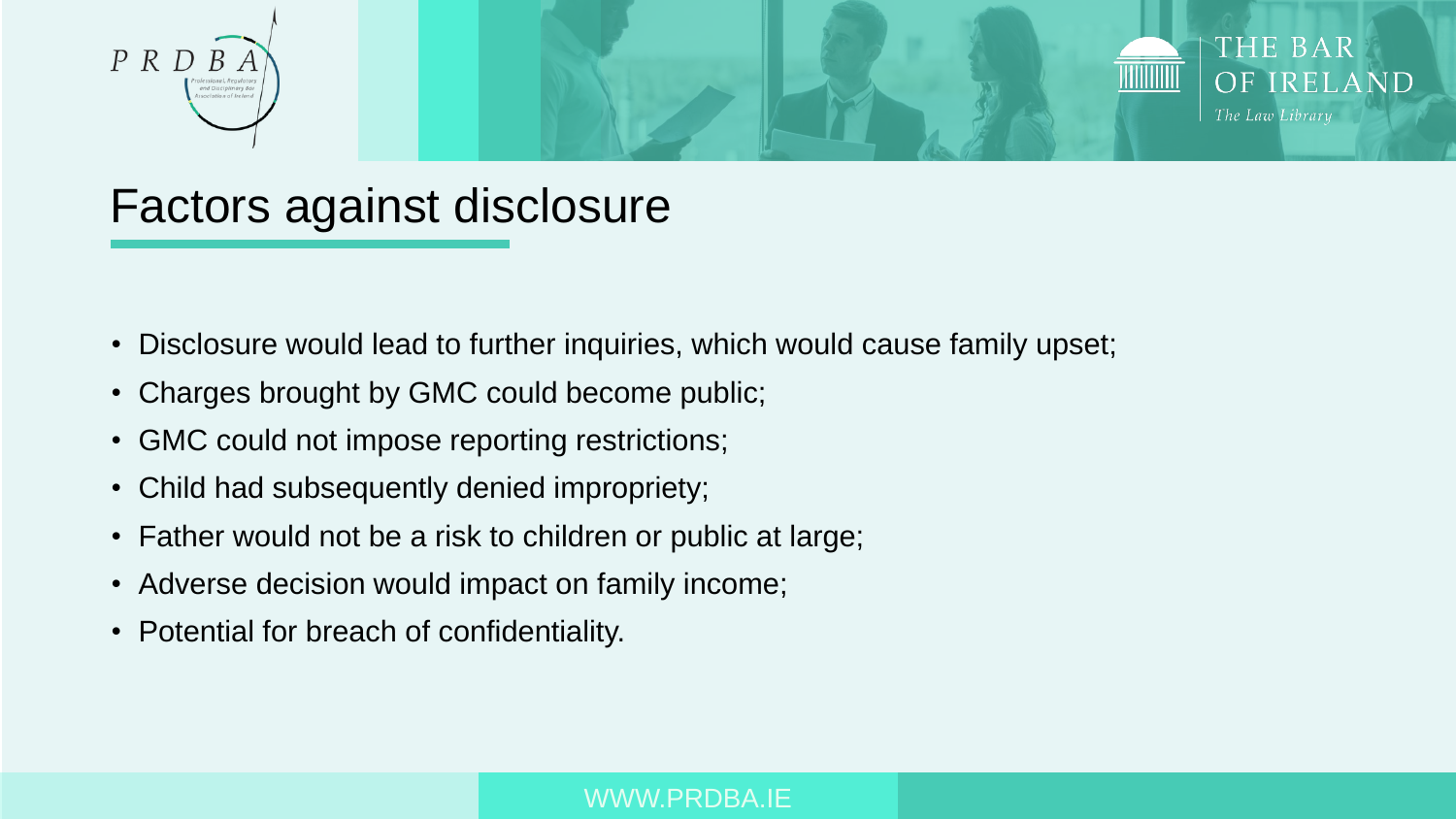



### Factors in favour of disclosure

- Risk if father worked with children in a different field;
- Discretion of PCC could deal with denial of child;
- GMC was prepared to co-operate to minimise risk of publicity/leak.

'In my view in this case there is an overwhelming and overriding public interest that the appropriate GMC Conduct Committee should be in a position to consider whether it should bring charges relating to serious professional misconduct against a practitioner who has been found in civil proceedings to have sexually abused his daughter…' - Cazolet J.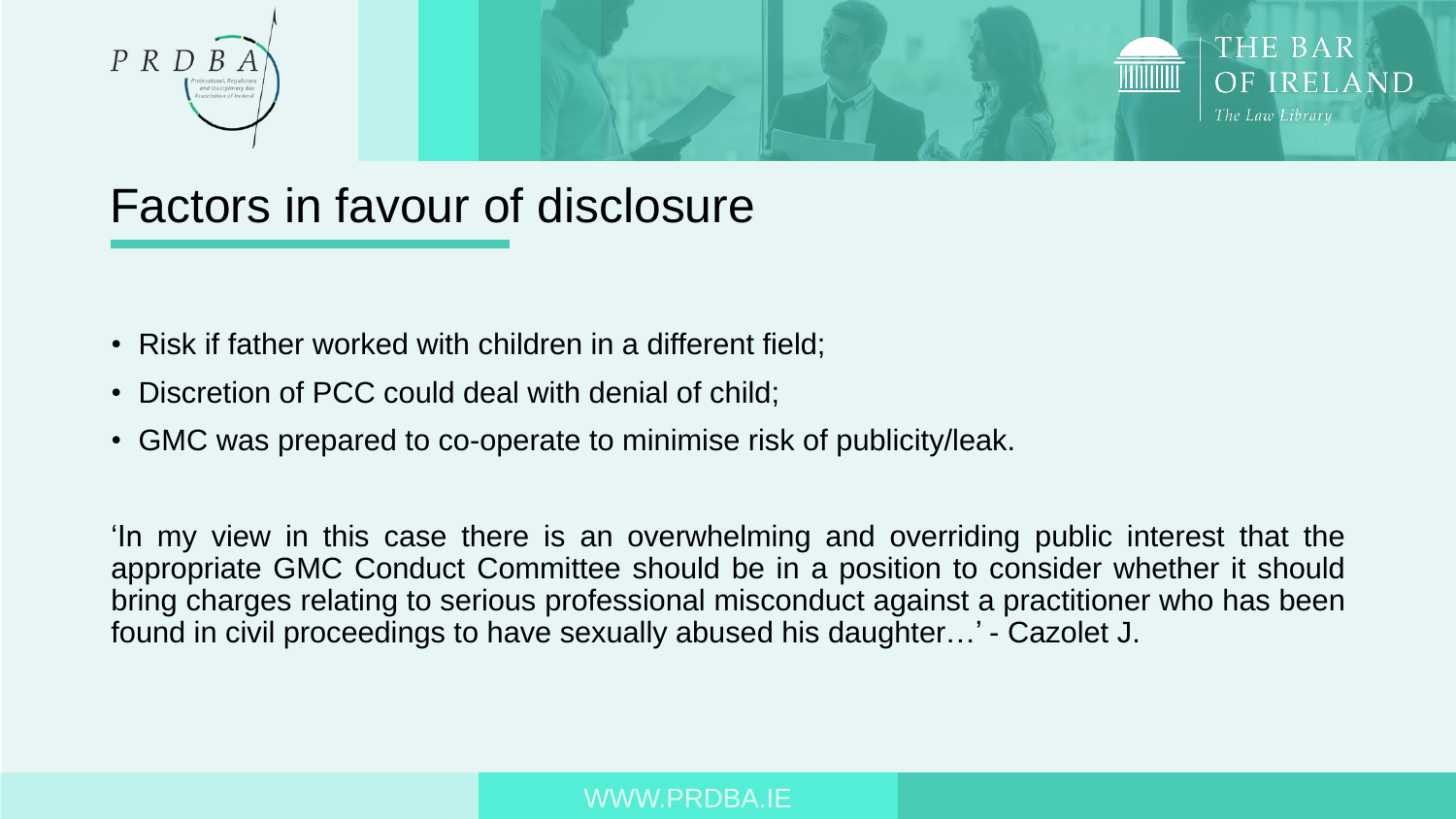



*In camera* proceedings in Ireland

- *The People (Director of Public Prosecutions) v. WM* [1995] 1 I.R. 226
- *Eastern Health Board v. Fitness to Practice Committee* [1998] 3 I.R. 399
- *RM v. DM (Practice: in camera)* [2000] 3 I.R. 373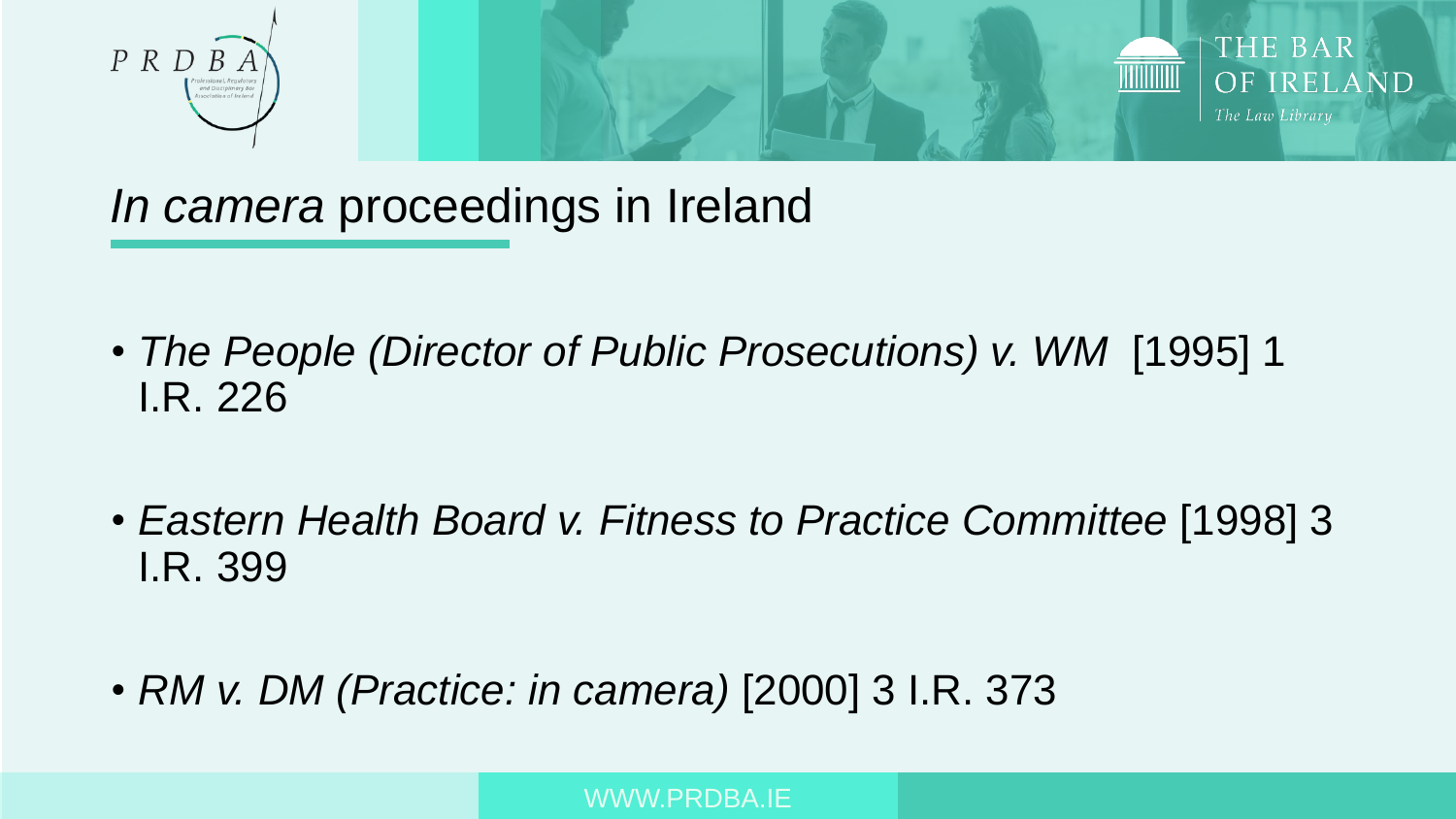



#### *Eastern Health Board v. Fitness to Practice Committee* [1998] 3 I.R. 399

'A statutory imperative that proceedings of a particular nature be held in private…does not imply that there is an absolute embargo on disclosure of evidence in all circumstances. Such an embargo requires specific statutory authority to displace judicial discretion at common law to permit disclosure in appropriate circumstances…A major far-reaching change in the law, which sets aside established practice, could not arise merely by implication derived from a mandatory statutory requirement that certain proceedings shall be held in private but, in my view, would require specific statutory authority.'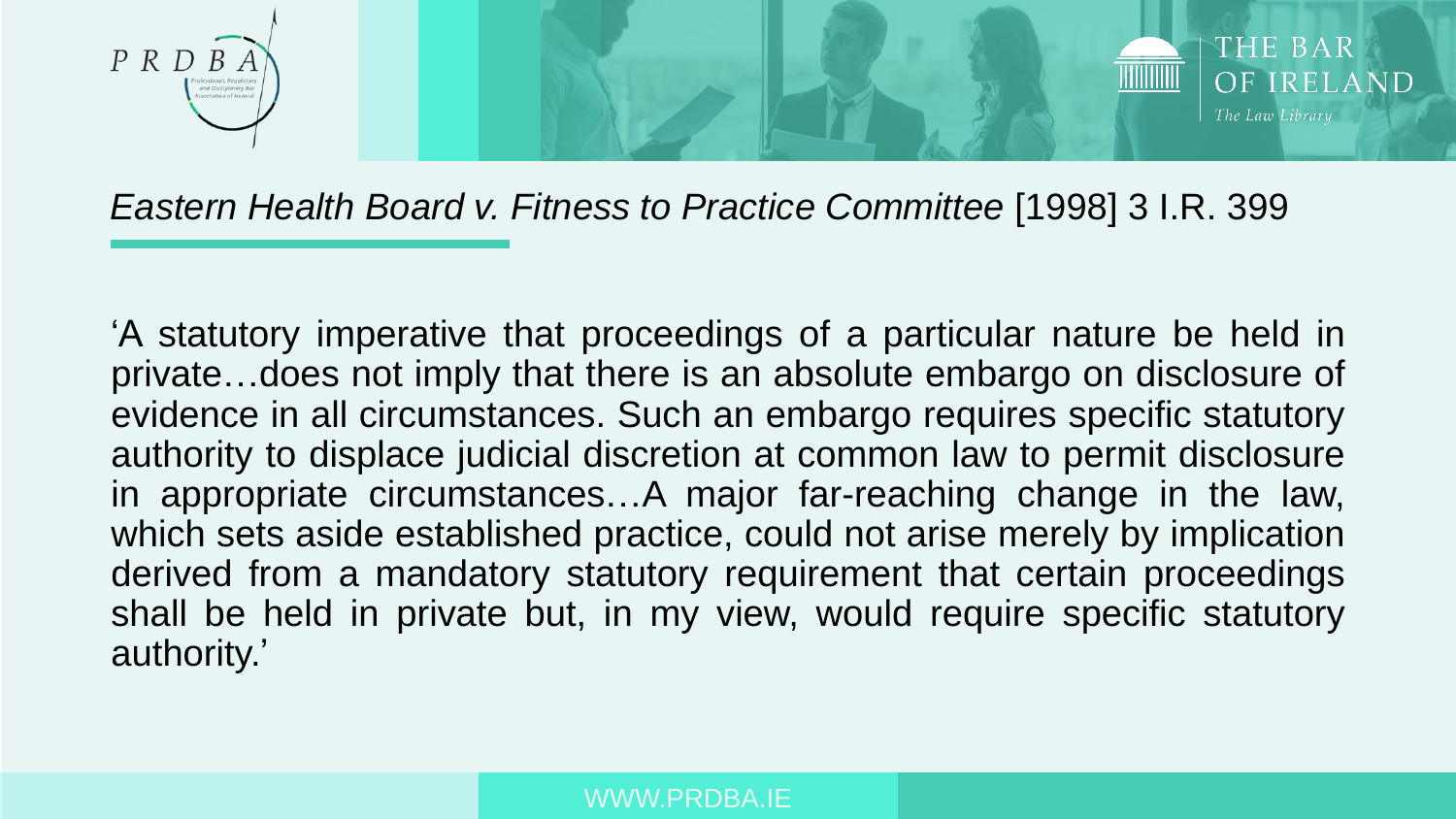



#### *Eastern Health Board v. Fitness to Practice Committee* [1998] 3 I.R. 399

'There is an established practice at common law recognised in England and in this jurisdiction…that the court in proceedings held in camera has a discretion to permit others on such terms as the judge thinks proper to disseminate (and in appropriate cases to disseminate himself/herself) information derived from such proceedings where the judge believes that it is in the interest of justice so to do, due and proper consideration having been given to the interest of the person or persons intended to be protected by the conduct of the proceedings in camera. In given circumstances the judge may find that a crucial public interest, such as the prosecution of crime or the protection of vulnerable children, takes precedence over the interest of the protected person in non-disclosure of the information in question.'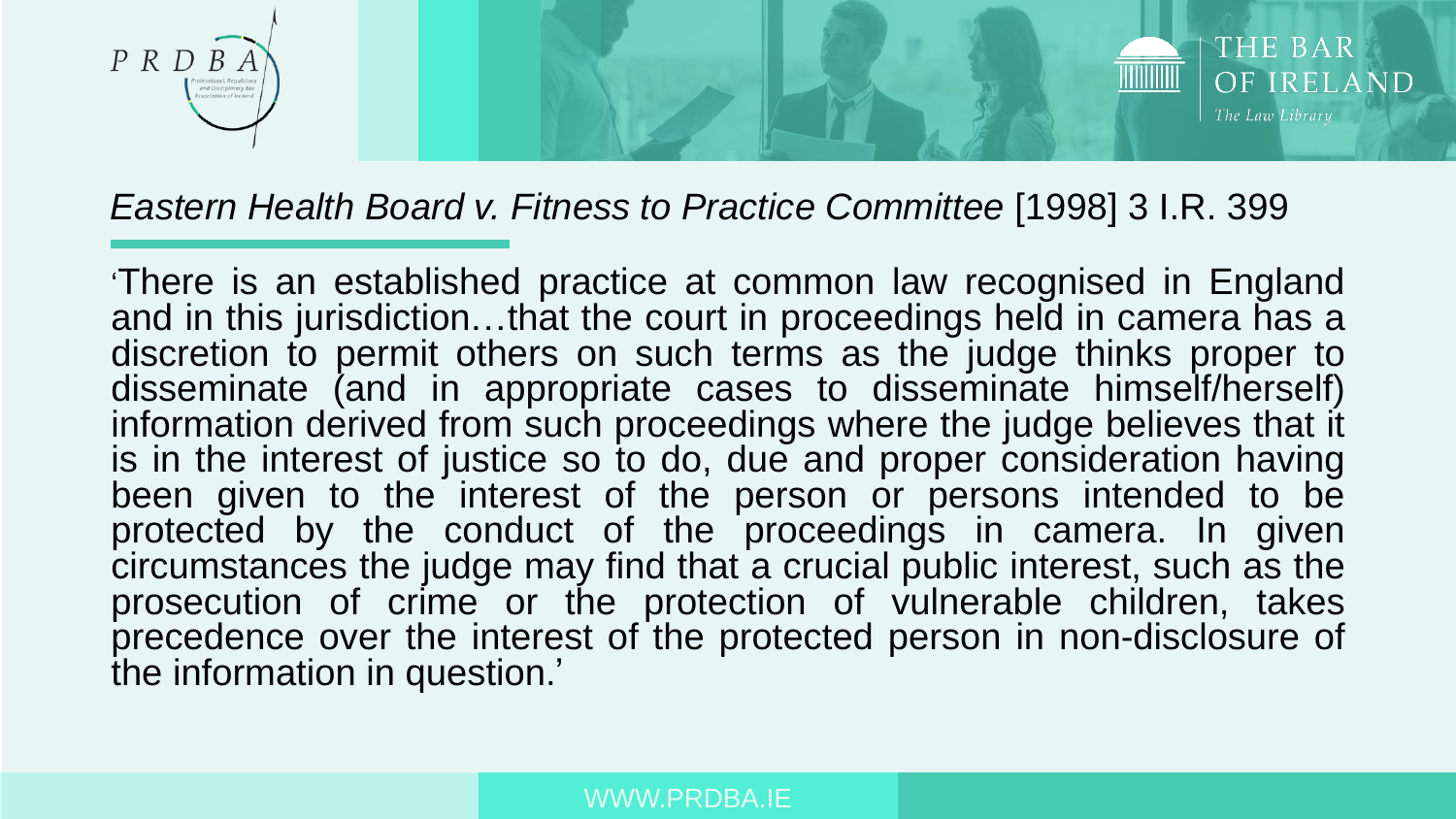



### Section 40(6) of the Civil Liability and Courts Act 2004

'Nothing contained in an enactment that prohibits proceedings to which the enactment relates from being heard in public shall operate to prohibit the production of a document prepared for the purposes or in contemplation of such proceedings or given in evidence in such proceedings, to:

*(*a) a body or other person when it, or he or she, is performing functions under any enactment consisting of the conducting of a hearing, inquiry or investigation in relation to, or adjudicating on, any matter…'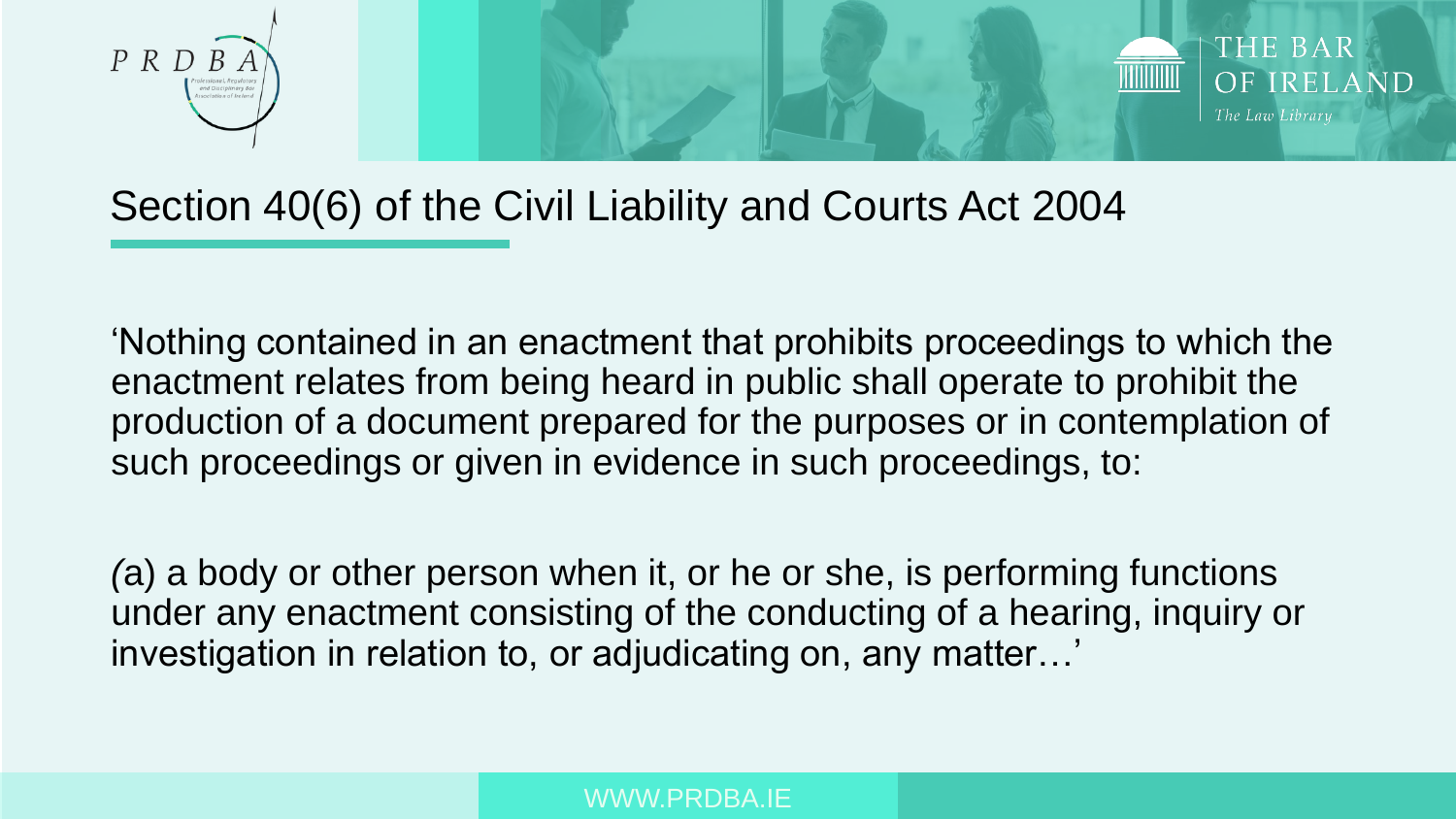



### **Conclusion**

- a) A professional regulatory body, as with any member of the public, has a *prima facie* entitlement to apply to court for access to documents which were opened during the course of proceedings.
- b) The statutory functions underpinning regulatory bodies and the public interest protected by them are likely to weigh in favour of such an application being acceded to where it is brought by such a body.
- c) the judge hearing the application has a discretion to make the documents available, notwithstanding the fact that the proceedings are in private and irrespective of whether the private nature of the hearing was on the basis of a statutory provision.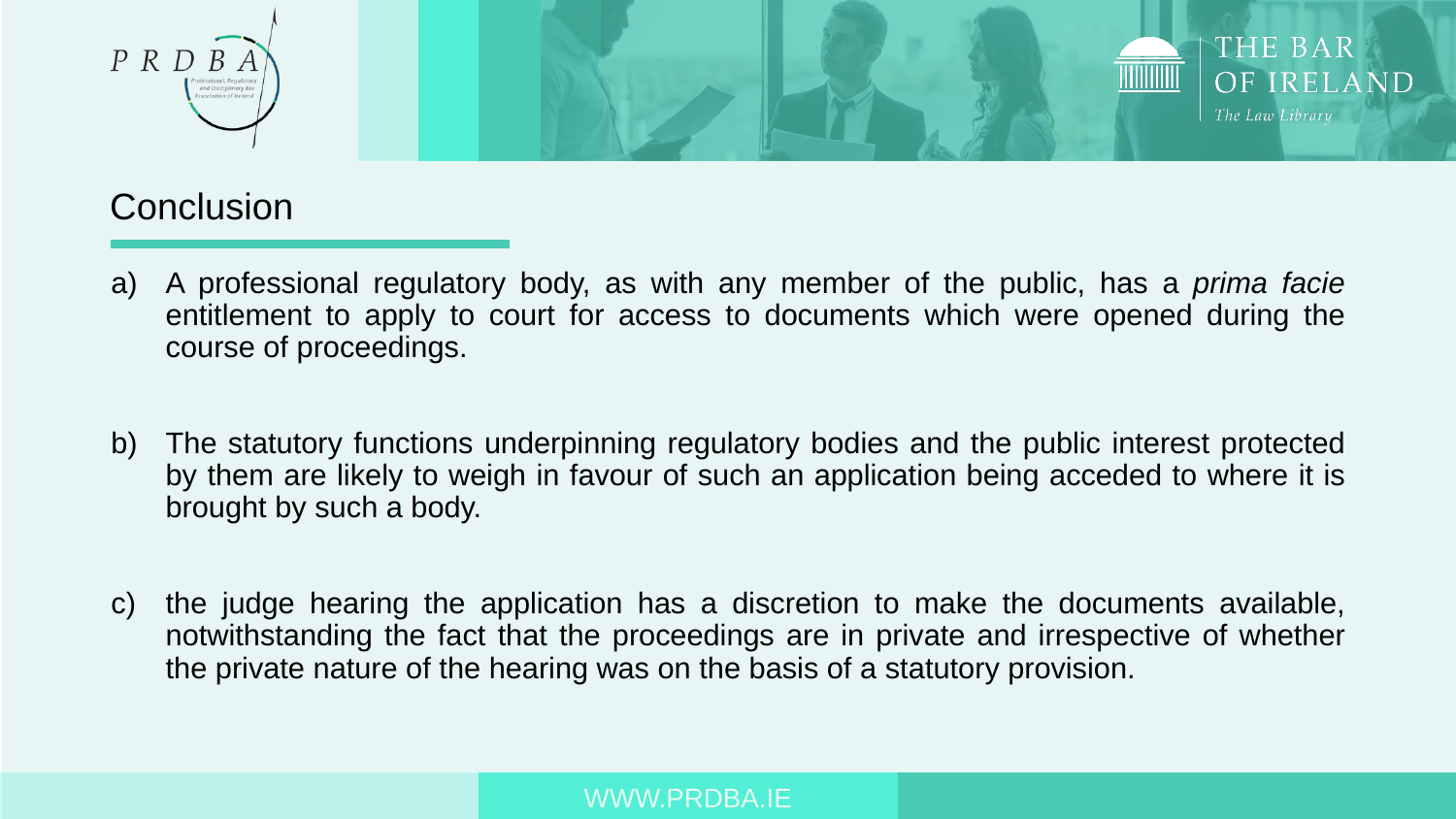



### **Conclusion**

- d) This discretion would allow the court to make only certain material available to the regulator, and/or to make that material available on limited terms or for a specific purpose only.
- e) A court must engage in a weighing exercise between the public interest in the material being disclosed to a regulator, and the private interests of the parties to the litigation.
- f) There is a strong public interest in documents from legal proceedings being disclosed to the appropriate regulatory body upon request, and as such, a strong private interest in the confidentiality of such material being maintained would have to be established for an application of that nature to be refused.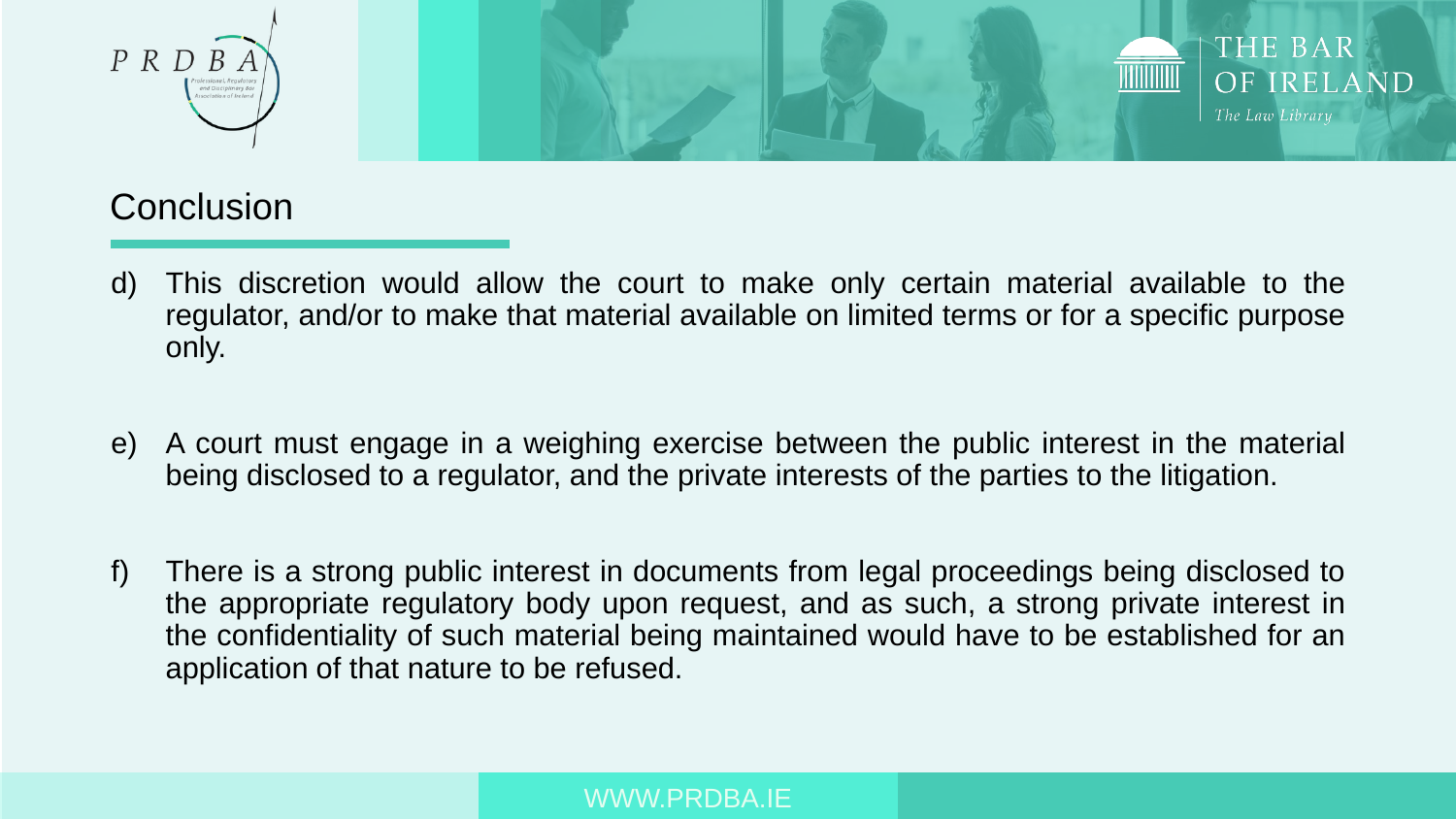



# Preliminary Investigation of **Complaints**

Neasa Bird BL 28 May 2020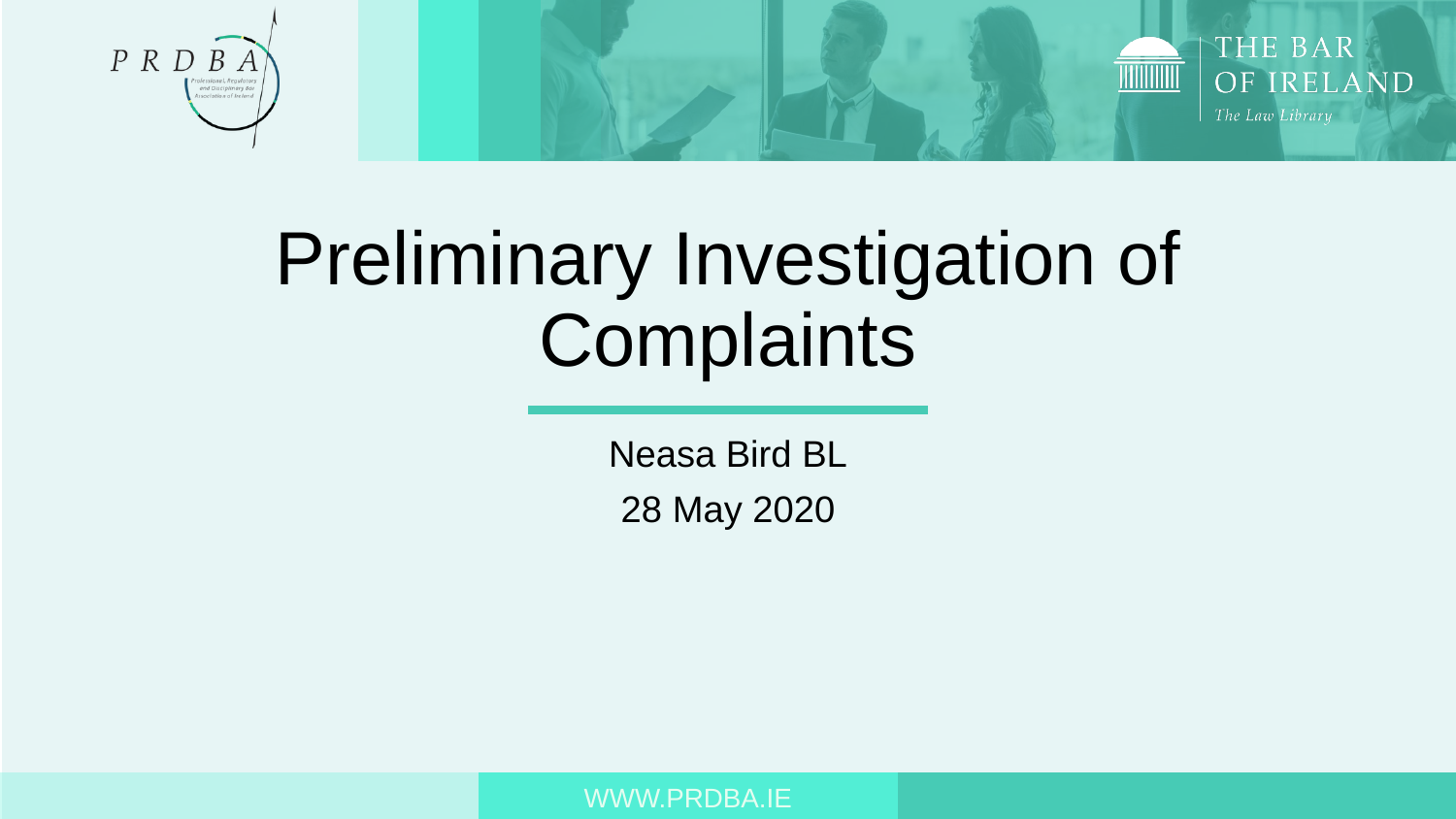



- Principles which can be gleaned from case-law
- Must be looked at through prism of regulator's statutory framework
- More litigation?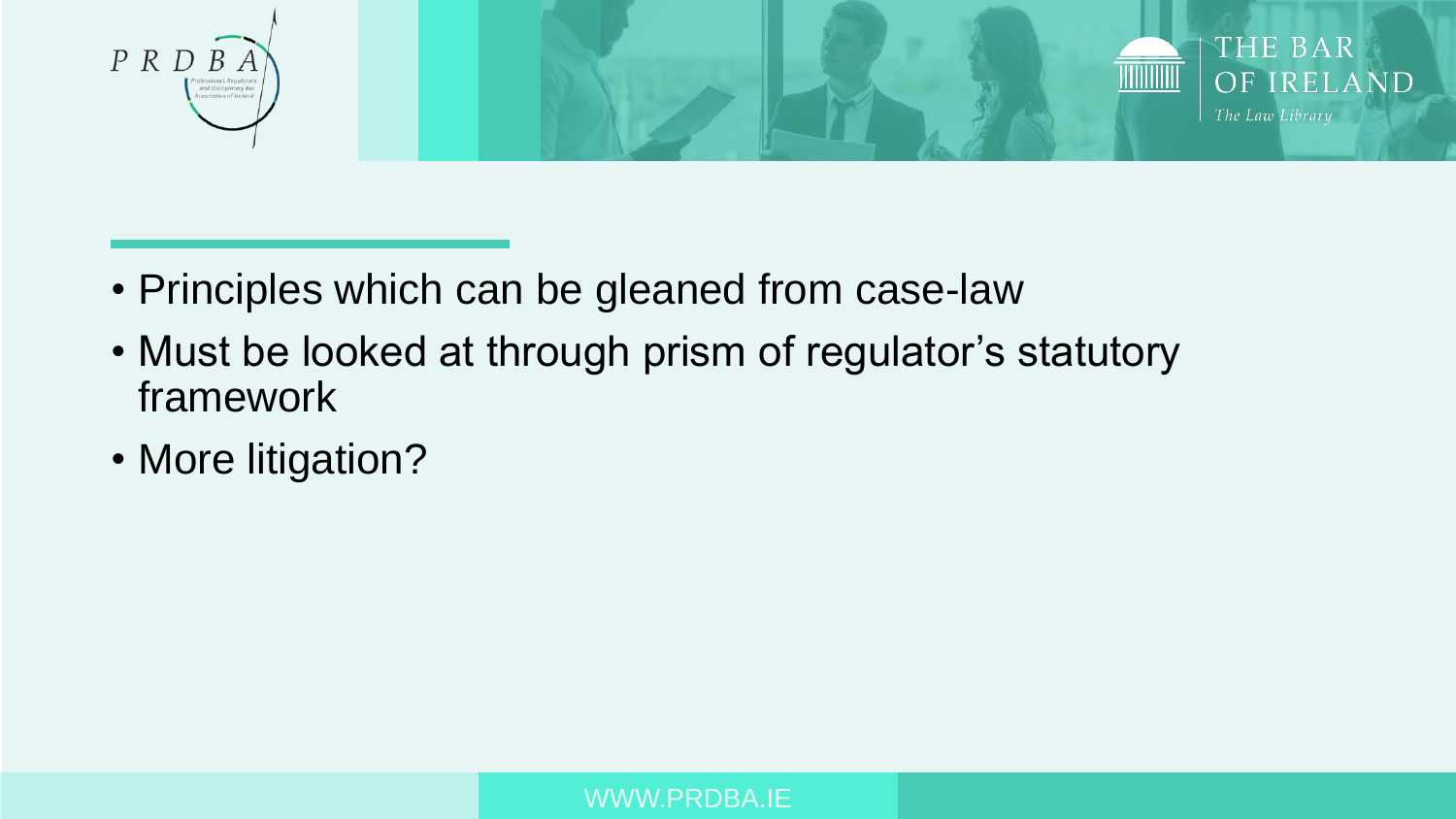



### Law Society v Walker [2007] 3 IR 581

- Medical Negligence proceedings
- Failure to disclose alteration of clinical record in advance of trial
- Solicitor's duty to the Court
- Duty in issue was of such vital importance to the administration of justice and to confidence of the public in the courts and the solicitors' profession and to the well-deserved reputation of the profession for honesty and integrity that it was in the public interest that an inquiry be held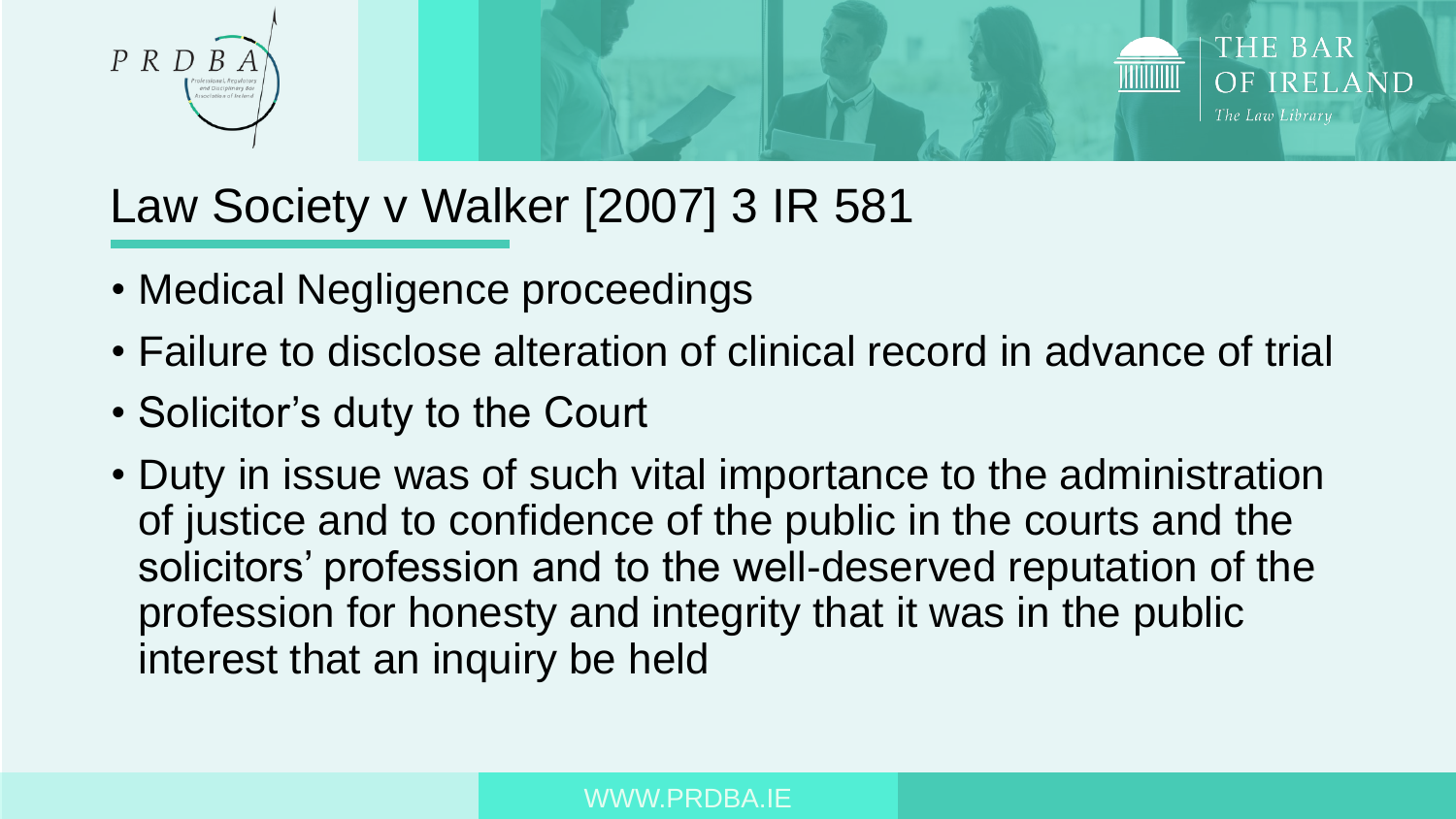



### Finnegan P

- oPurpose of this stage of the process is to enable complaints which are frivolous, vexatious, misconceived or lacking in substance to be summarily disposed of
- oAt prima facie stage not acting as fact-finding body
- oBut can for the purposes of deciding whether a PF case exists make findings of fact where the facts are clear such as where the complaint is made on a clear misapprehension as to the facts or law
- oConsider all the material before it and determine whether the application has any real prospect of being established at an inquiry, any doubt being resolved in favour of an inquiry being held
- oStandard of proof at inquiry is a factor to which regard can be had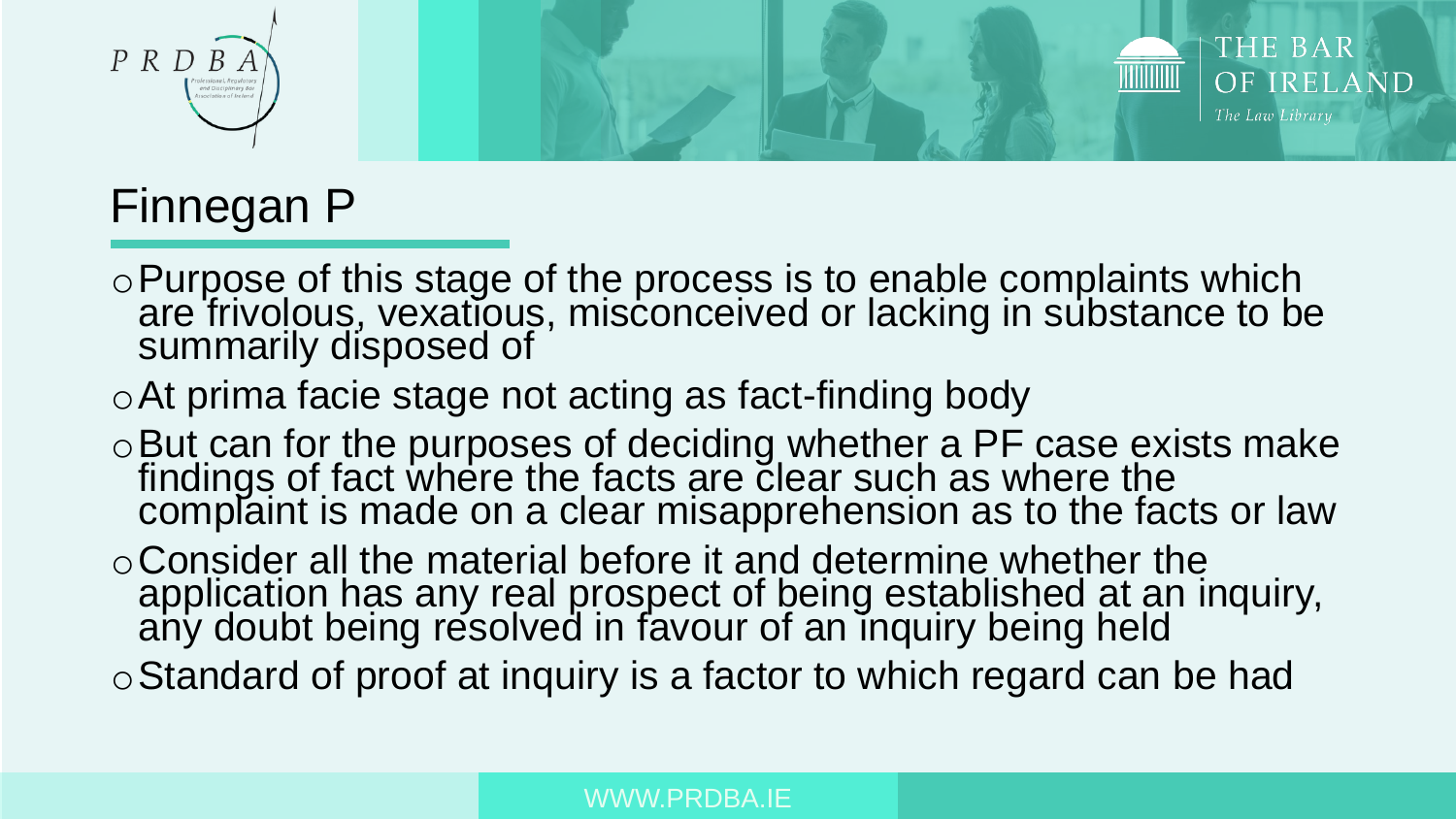



### Flynn v Medical Council [2012] 3 IR 236

- Decision not to refer complaint against two consultant radiologists to inquiry
- Failure to identify extremely rare fracture
- Prior complaint against two other radiologists (also not referred) – unsuccessful application for JR
- Second set of complaints abuse of process?
- Adequacy of reasons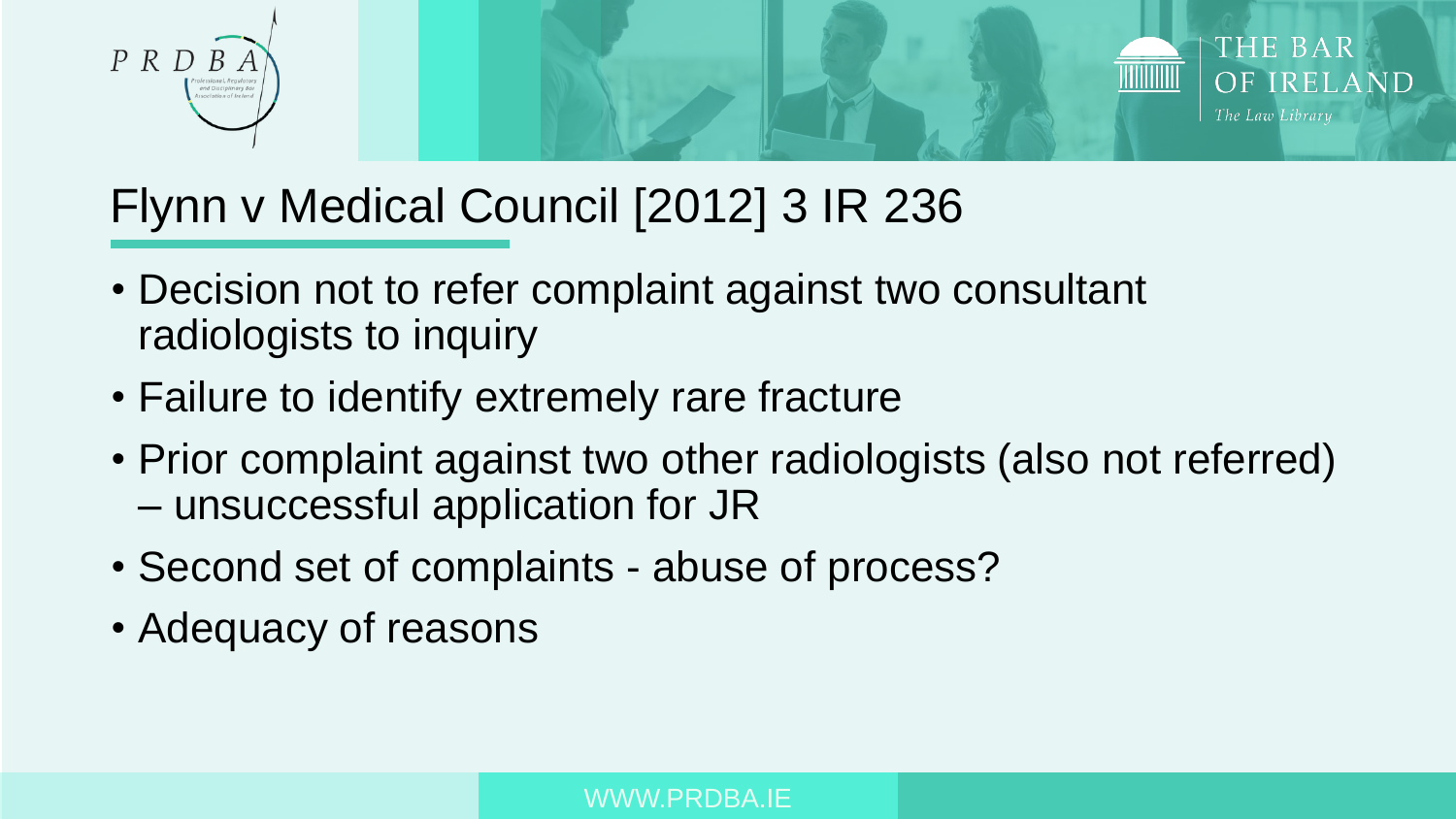



### Hogan J

- oPPC required to form an opinion as to whether the facts disclose a prima facie case to warrant further action being taken in relation to a complaint
- oA statutory requirement
- oImporting a triple requirement that the decision be *bona fide*, not unreasonable, and factually sustainable.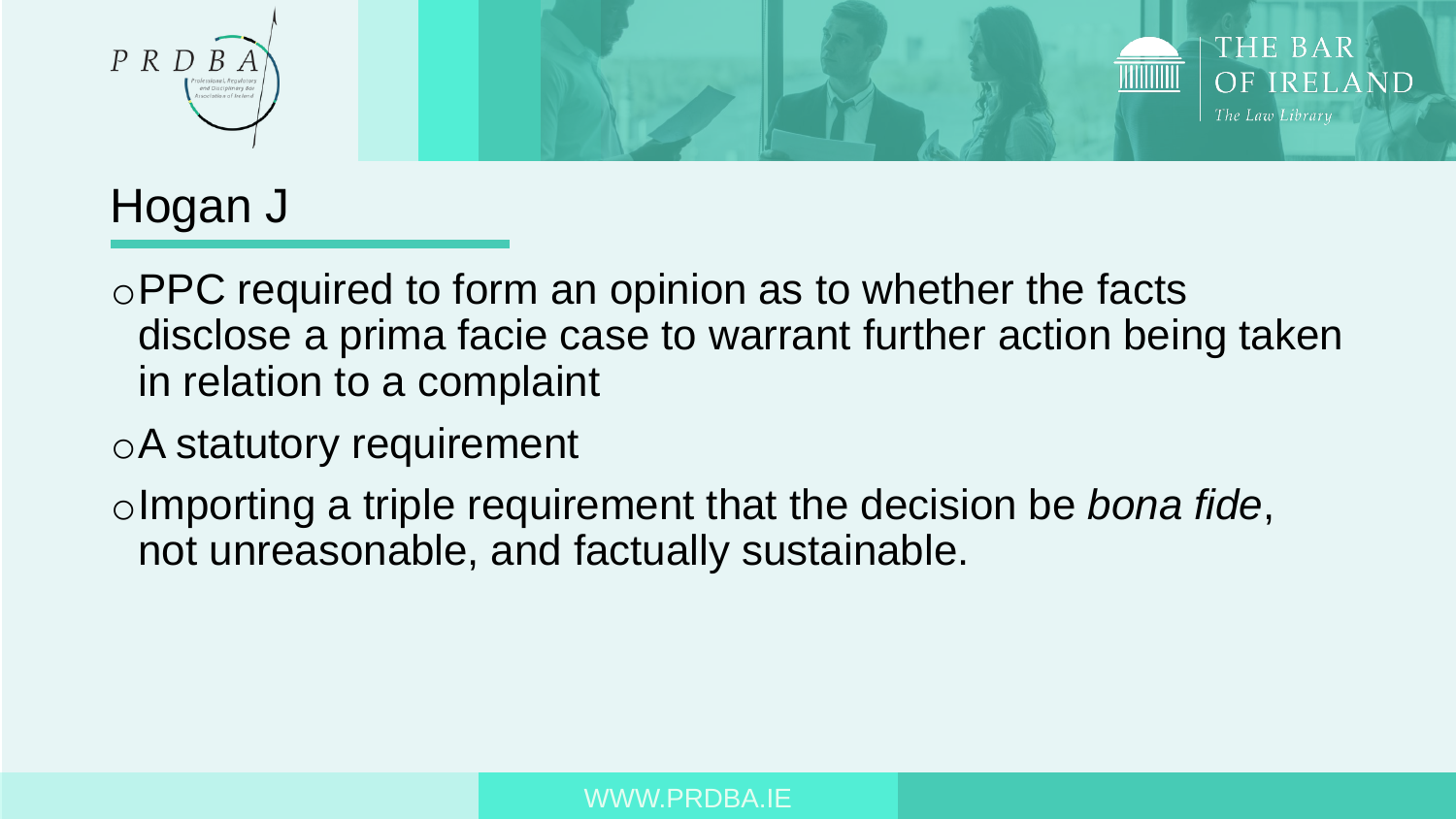



### Reasons

- Not required to give a "*discursive judgment"*
- "*…essential rationale of the decision should be evident or, at least, capable of being inferred from terms and content*"
- "…*no reason why the reasons for summarily rejecting a complaint without the necessity for further action could not be pithily and succinctly expressed, quite often in two or three sentences*"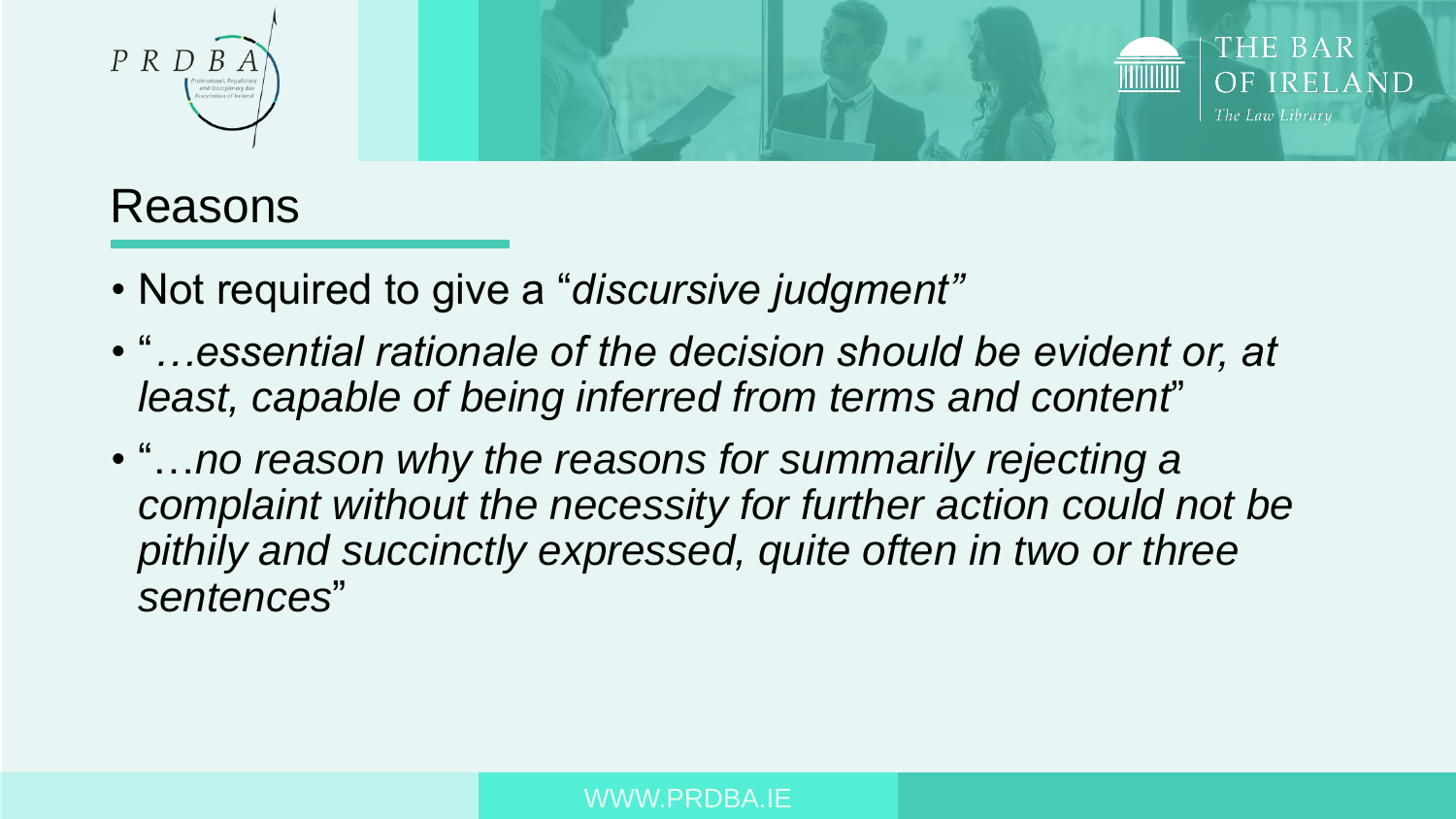

### Abuse of process

• "*While I do not at all exclude the possibility that the doctrine arising from cases such as Henderson v Henderson (and other similar rules which might deal with the deliberate and strategic manipulation of the complaints system) might apply by analogy to complaints made under* [the Act] *in much the same way as they apply to ordinary civil litigation, this was a finding which was never made by the respondent itself"*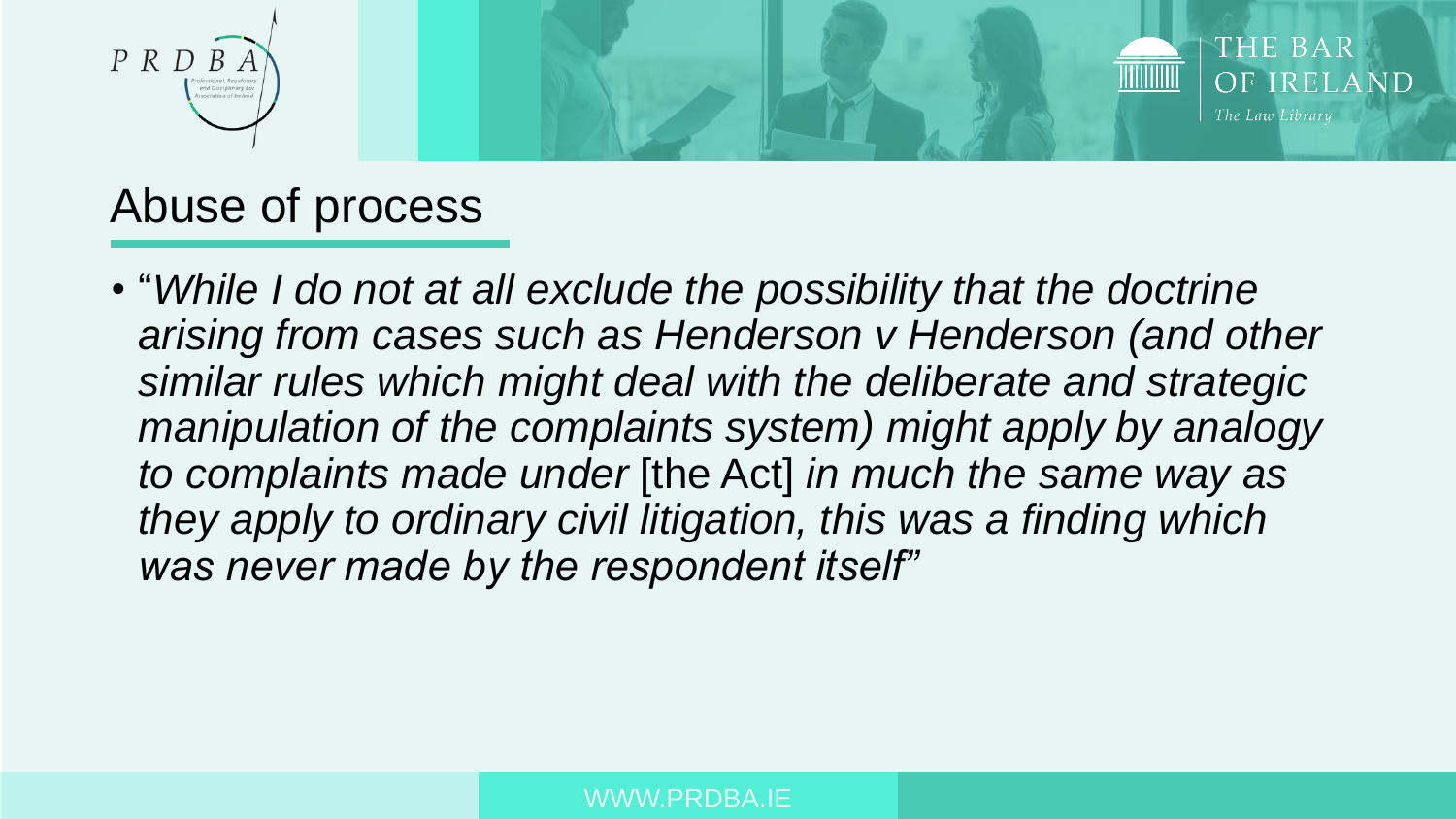



### Corbally v Medical Council [2015] 2 IR 304

- *"…before a medical practitioner can be subjected to the extremely threatening ordeal of a public hearing before the Medical Council, either for professional misconduct, or for poor professional performance, there must be reason to believe that what can be proved against him is something of a serious nature"*
- *"there is indeed a threshold of "seriousness" to be met before a prima facie case for an inquiry before the Medical Council is made out"*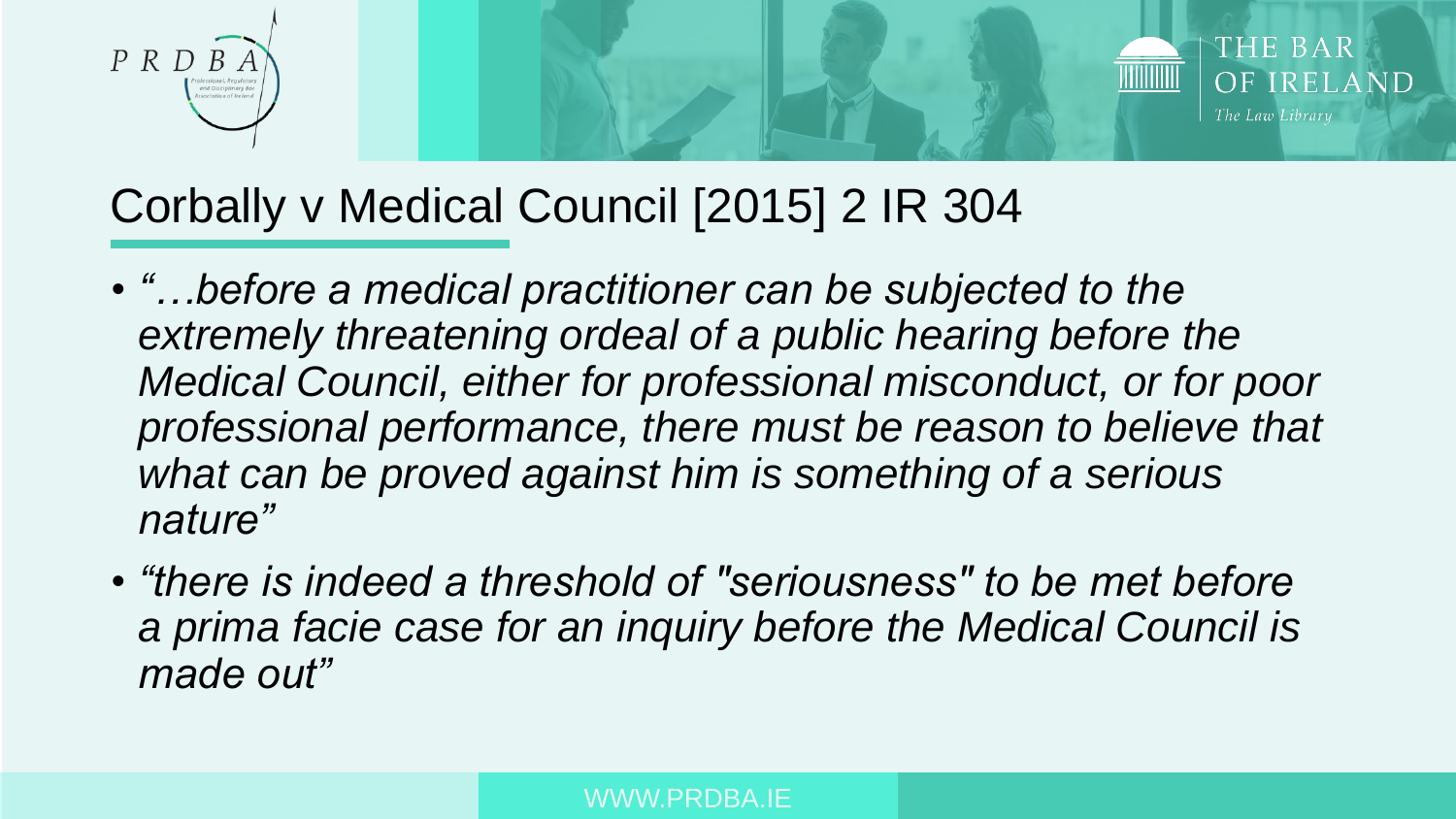



### Podariu v Veterinary Council of Ireland [2017] IECA 272

- Complaint referred to inquiry relating to handling and treatment of small animals and keeping of adequate contemporaneous records
- During FTP inquiry notebooks produced purporting to be contemporaneous records
- NOI amended to allege dishonesty in producing and claiming these to be contemporaneous
- Professional misconduct on this allegation alone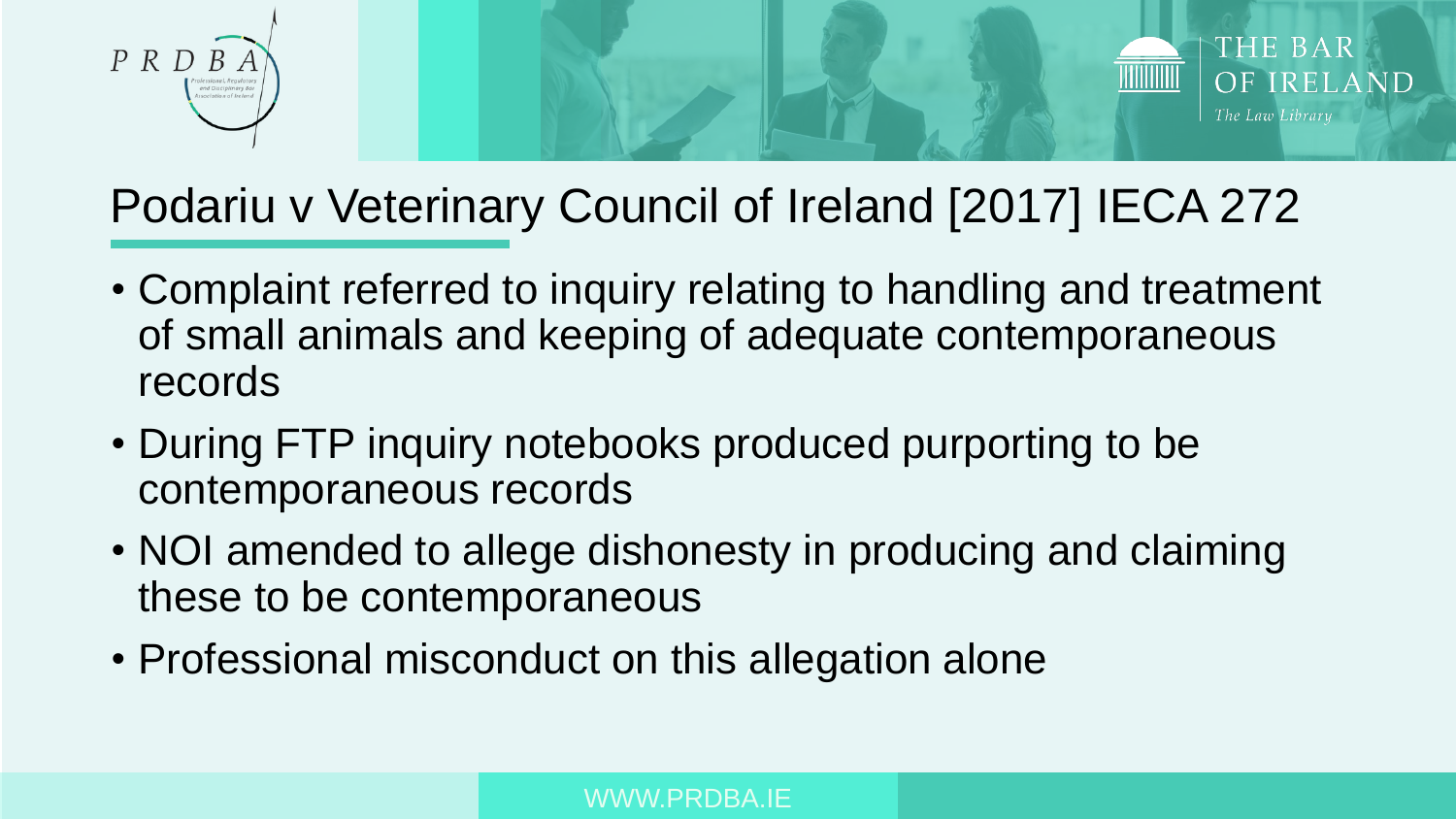



### Court of Appeal

- Particular complaint was never considered or examined by PIC
- A new and fresh complaint made in the middle of inquiry
- Complaint must first be considered by PIC
- Preliminary stage of the statutory investigative process must be completed before matter proceeds to full hearing before the FTPC
- *"These statutory requirements cannot be regarded as mere surplusage. Rather, they have been deemed by the Oireachtas to represent core protections for the professional person whose reputation and livelihood may be affected in a far-reaching way by a complaint of this nature*"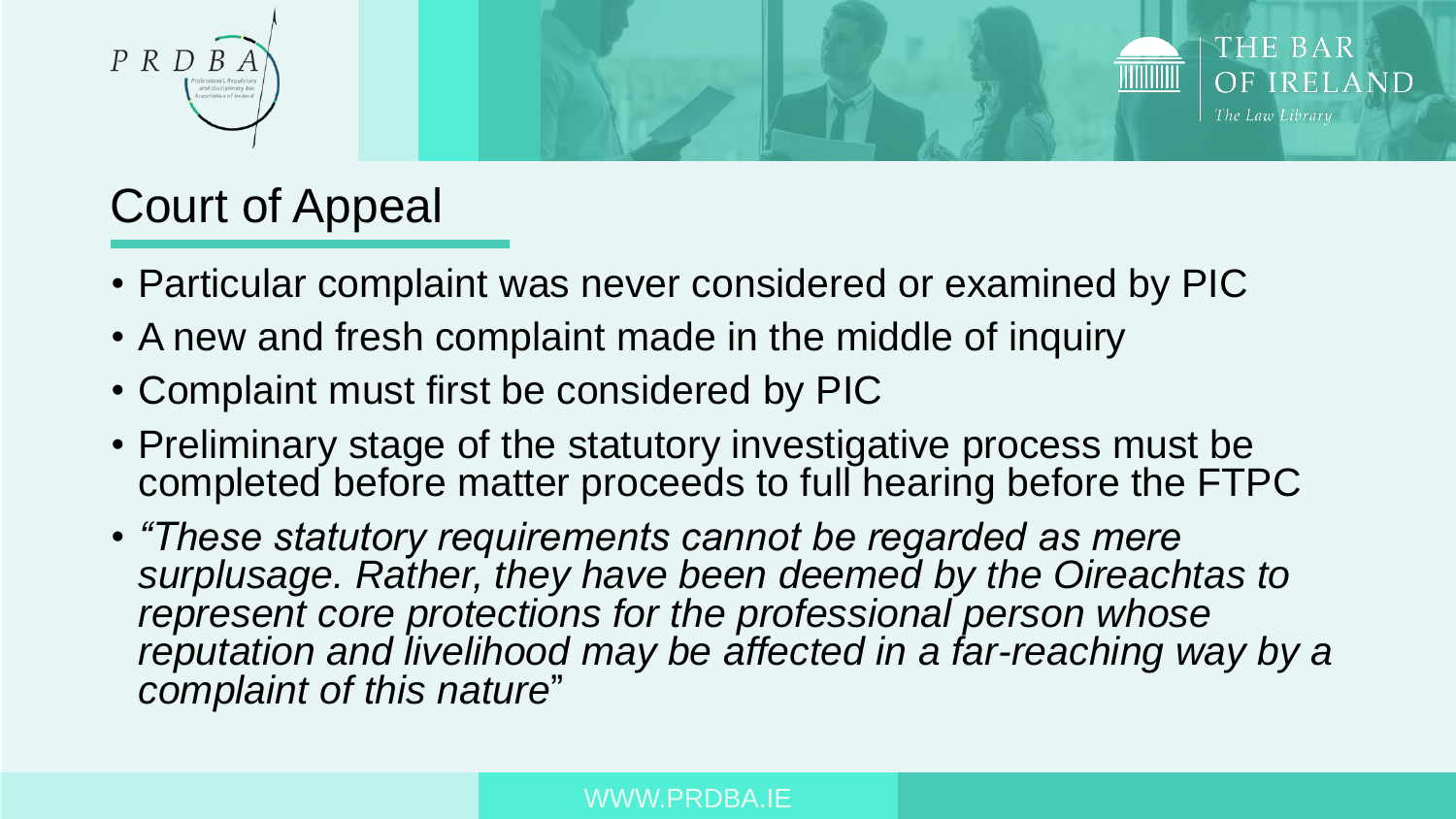



• "*These statutory provisions existed fundamentally as protections for the veterinary surgeon…it followed, therefore, that the veterinarian in question was entitled, in principle, at least, to waive these protections…"*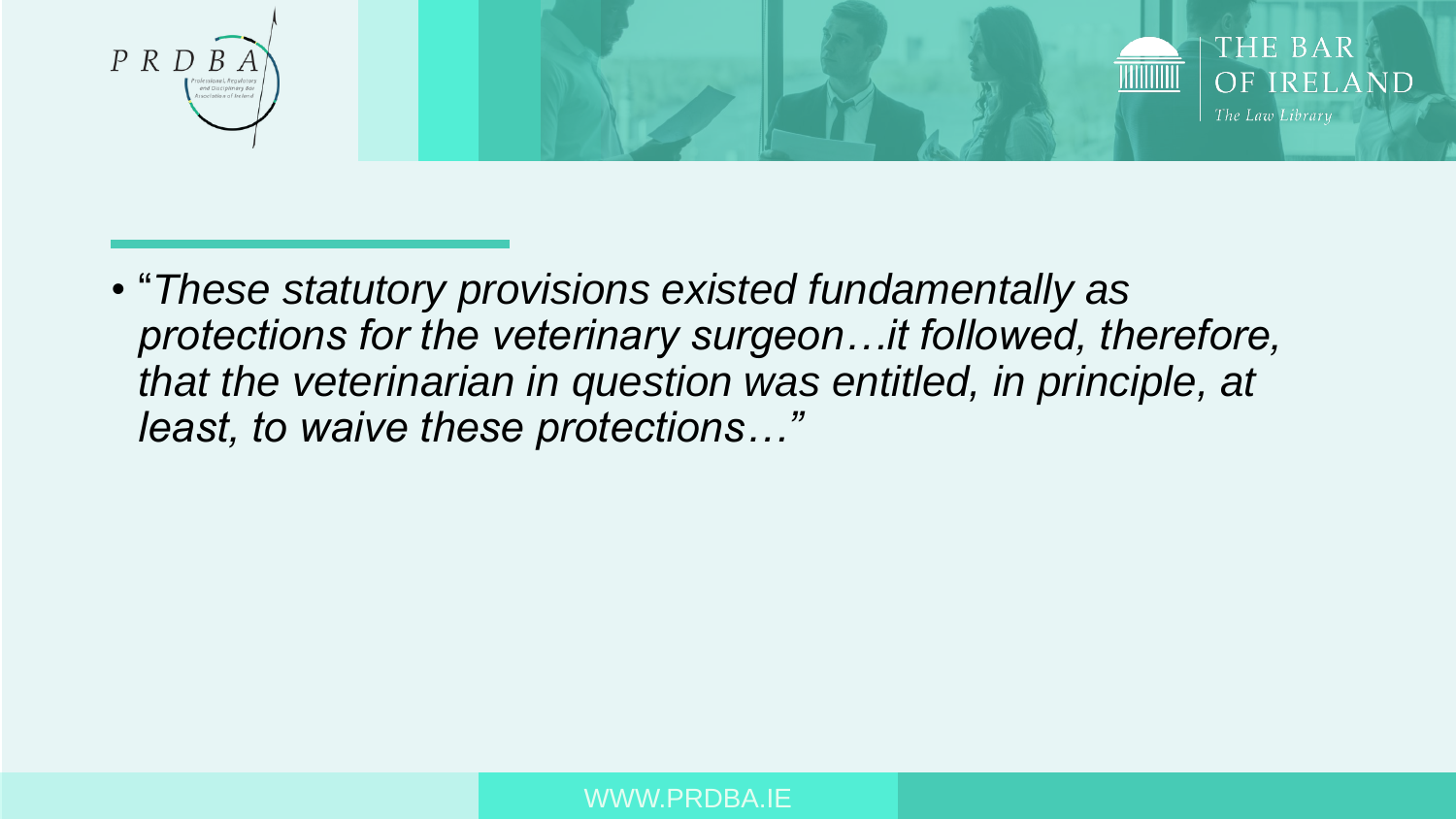



### B.M. v Fitness to Practice Commitee [2019] IEHC 106

- Complaint by former patient concerning interactions with consultant psychiatrist
- Expert report (Dr C) before PPC identified failings including agreeing to meet outside workplace at a restaurant which he considered a serious failure
- No opinion on whether PPP, PM
- Matter referred forward: consideration of case report and all documentation including expert report
- Change of expert before FTPC (Dr D) opinion on allegations, not confined to meeting in restaurant, including PM on dishonourable limb
- Applicant contended inquiry could only proceed on basis of allegation of meeting in restaurant and only on expected standards test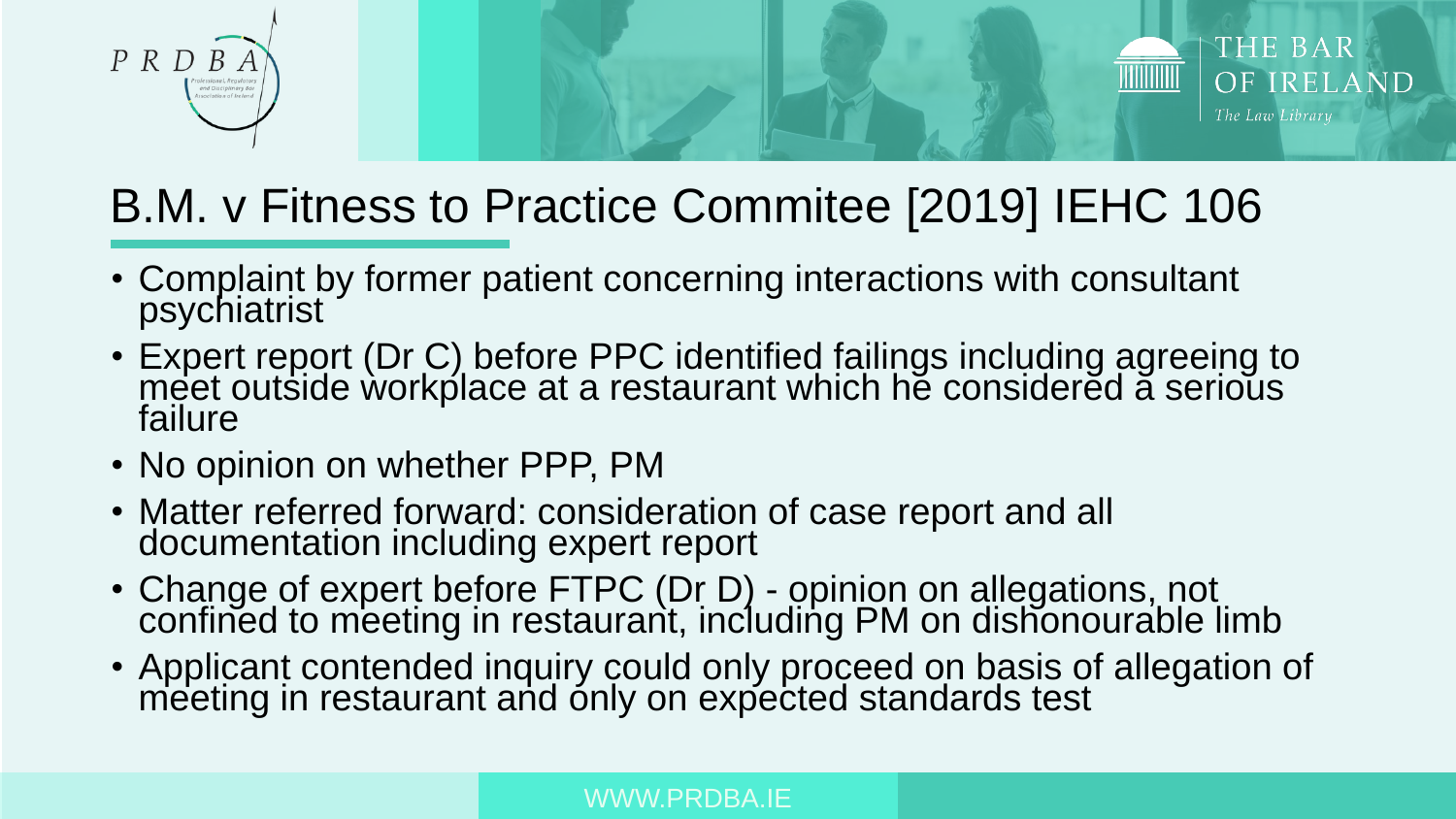

### Meenan J

- PPC limited to giving initial consideration to complaints so as to identify complaints where there is a PF case to warrant further action being taken
- Before deciding to take further action on a complaint, PPC must be satisfied as to the seriousness of the complaint
- Further action includes formulating allegations that arise out of a complaint, obtaining expert reports, witness statements
- The PPC only considers complaints and not allegations. It is only in respect of an allegation(s) that a finding of professional misconduct and/or poor professional performance can be made
- As the role and function of the PPC is limited, the requirement for fair procedures does not apply to the extent that it does before the respondent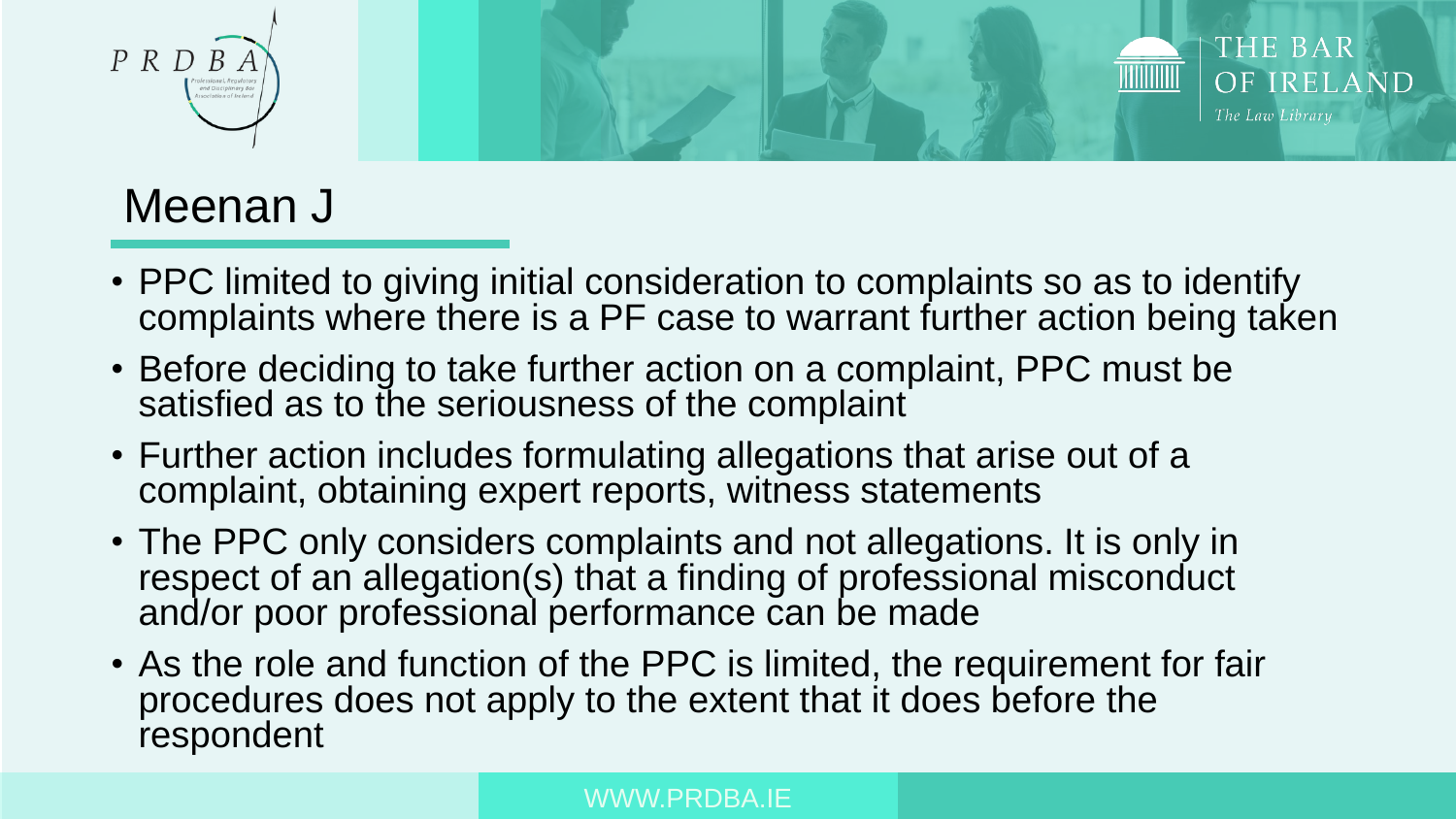



- Opinion of PPC that Dr C's report together with other information disclosed a pf case was fair and reasonable and fit the triple test in *Flynn: bona fide, not unreasonable and factually sustainable.* This was confirmed by FTPC expert report of Dr D.
- Not open to applicant to subject Dr C's report to forensic analysis as had been done
- Allegations at inquiry were supported by Dr D's report
- CEO in formulating allegations not confined to restaurant complaint or expected standards limb of PM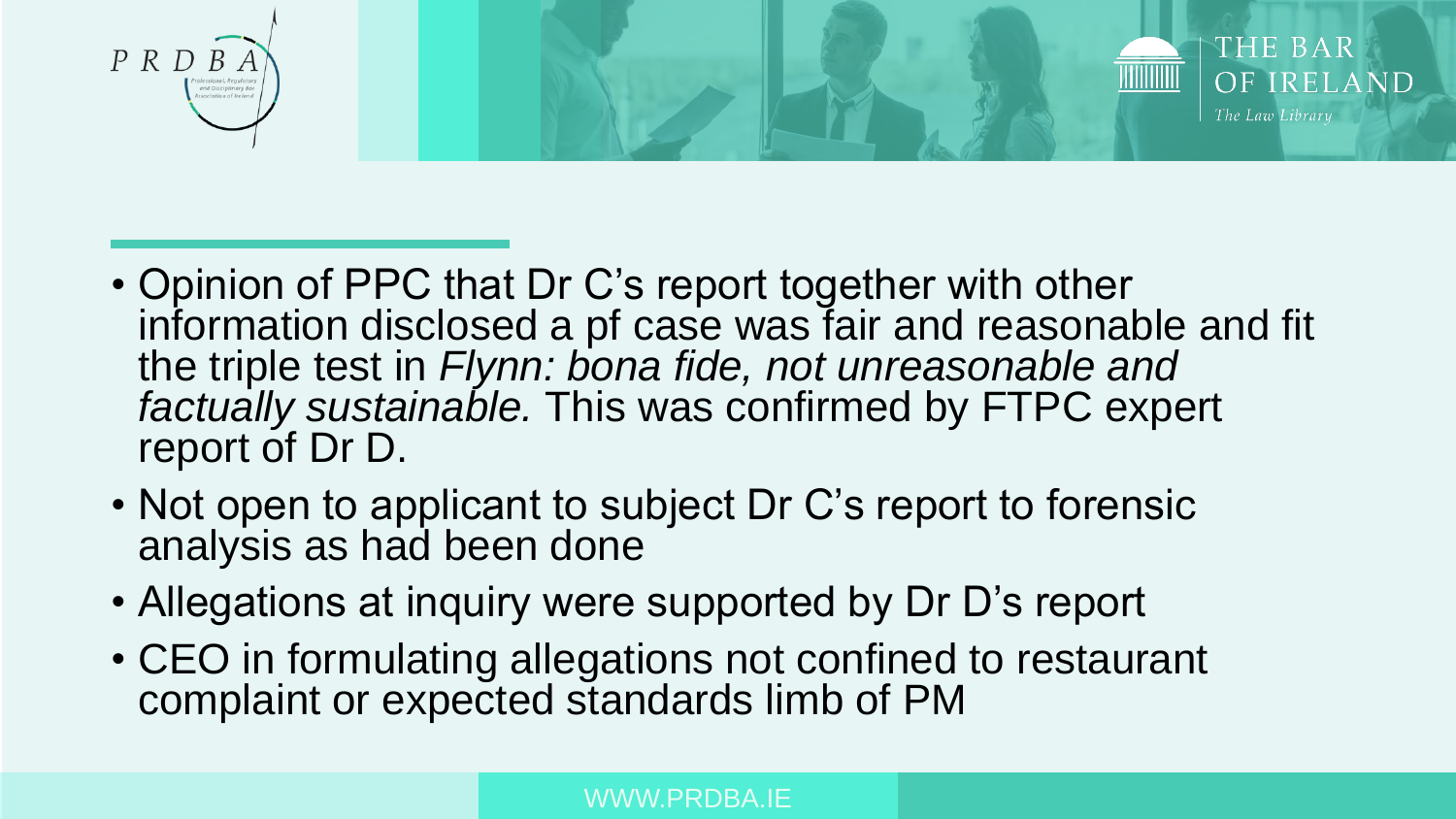



### McEvoy v Preliminary Proceedings Committee [2019] **IEHC 580**

- Challenge to decision not to take further action in respect of complaint
- Complaint against hospital doctors in respect of treatment of stroke patient
- Documentation before PPC included expert report of neurologist – could not find any failings on part of Drs A and B
- Applicants critical of expert report and contended that PPC had failed to consider all relevant evidence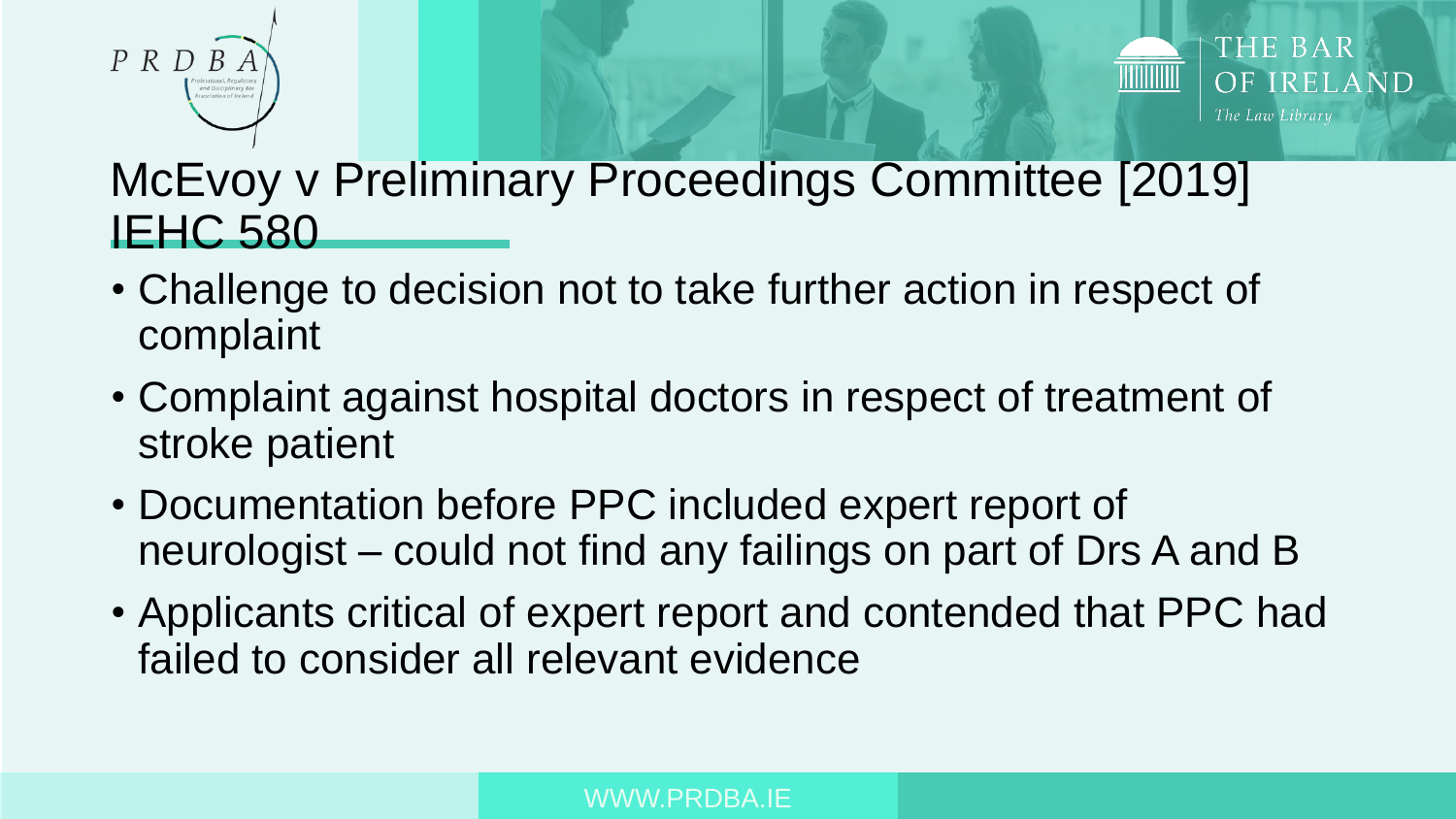

## O'Regan J

- For Applicants to tender medical report if they wished PPC to rely on it
- Unsustainable for Applicants to complain all relevant material not considered by PPC when they had, for their own reasons, not furnished the medical report
- Applicants' criticisms of PPC expert not a peer review, no evidence of irrationality or unreasonableness in PPC decision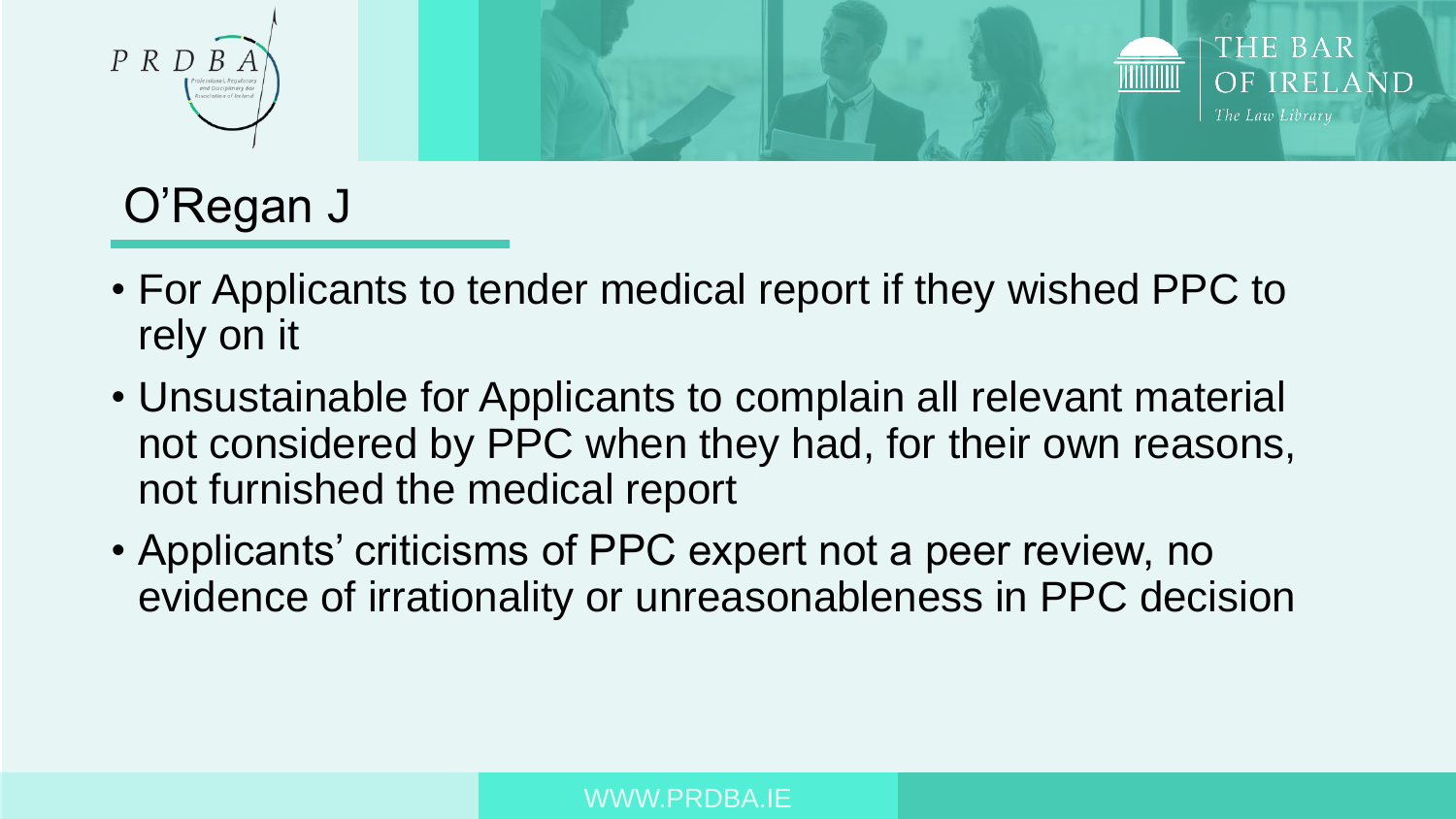



### *EG v the Society of Actuaries in Ireland* [2017] IEHC 392

- A distinction may be drawn between the standard of fair procedures applicable to *an investigation which is in essence 'information gathering' and that applicable to the making of a finding that could lead to the conclusion of a complaint by its*  dismissal or sending it forward as in this instance to a further stage on a finding of *a prima facie case*
- *a full panoply of rights including an opportunity to cross-examine witnesses is not required at that stage*
- A person subject to an allegation of misconduct must be informed of an intention to *conduct an investigation and the basis upon which it is proposed to do so*
- *full and detailed notice of the allegations made and a reasonable opportunity to*  respond by making such representations and furnishing such documentation in *support of his case before the Committee determined whether there was a prima facie case*